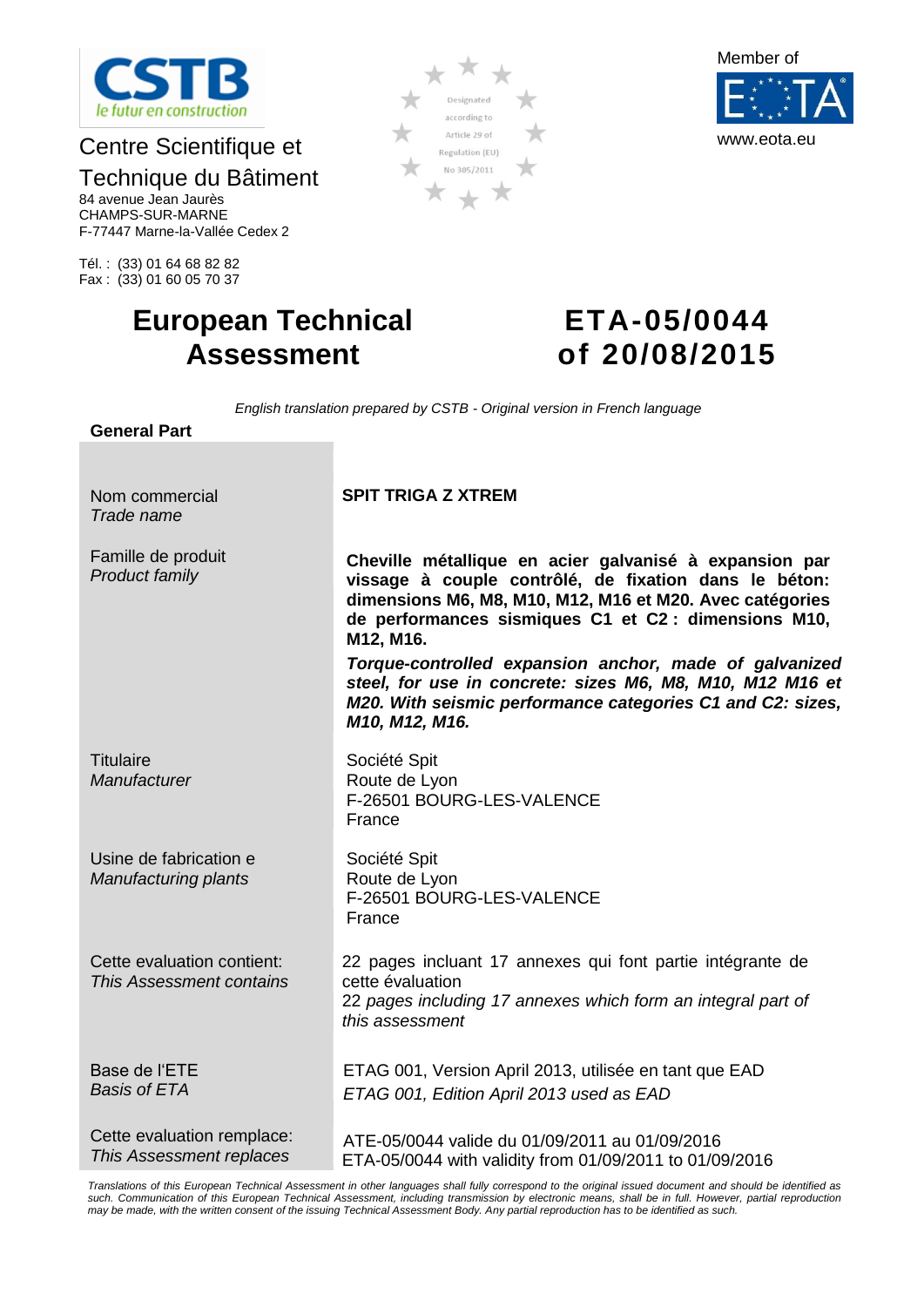#### **Specific Part**

#### **1 Technical description of the product**

The SPIT TRIGA Z XTREM anchor is an anchor made of galvanized steel which is placed into a drilled hole and anchored by torque-controlled expansion.

The illustration and the description of the product are given in Annexes A.

#### **2 Specification of the intended use**

The performances given in Section 3 are only valid if the anchor is used in compliance with the specifications and conditions given in Annexes B.

The provisions made in this European technical assessment are based on an assumed working life of the anchor of 50 years. The indications given on the working life cannot be interpreted as a guarantee given by the producer, but are to be regarded only as a means for choosing the right products in relation to the expected economically reasonable working life of the works.

#### **3 Performance of the product**

#### **3.1 Mechanical resistance and stability (BWR 1)**

| <b>Essential characteristic</b>                                 | <b>Performance</b> |
|-----------------------------------------------------------------|--------------------|
| Characteristic tension resistance acc. ETAG001, Annex C         | See Annex C 1      |
| Characteristic shear resistance acc. ETAG001, Annex C           | See Annex C 2      |
| Characteristic tension resistance acc. CEN/TS 1992-4            | See Annex C 5      |
| Characteristic shear resistance acc. CEN/TS 1992-4              | See Annex C 6      |
| Characteristic resistance under seismic action Cat 1 acc. TR045 | See Annex C 11     |
| Characteristic resistance under seismic action Cat 2 acc. TR045 | See Annex C 12     |
| <b>Displacements</b>                                            | See Annex C 13     |

#### **3.2 Safety in case of fire (BWR 2)**

| <b>Essential characteristic</b>                                    | <b>Performance</b>                              |
|--------------------------------------------------------------------|-------------------------------------------------|
| Reaction to fire                                                   | Anchorages satisfy<br>requirements for Class A1 |
| Characteristic tension resistance under fire acc. ETAG001, Annex C | See Annex C 3                                   |
| Characteristic shear resistance under fire acc. ETAG001, Annex C   | See Annex C 4                                   |
| Characteristic tension resistance under fire acc. CEN/TS 1992-4    | See Annex C 7                                   |
| Characteristic shear resistance under fire acc. CEN/TS 1992-4      | See Annex C 8                                   |

#### **3.3 Hygiene, health and the environment (BWR 3)**

Regarding dangerous substances contained in this European technical approval, there may be requirements applicable to the products falling within its scope (e.g. transposed European legislation and national laws, regulations and administrative provisions). In order to meet the provisions of the Construction Products Directive, these requirements need also to be complied with, when and where they apply.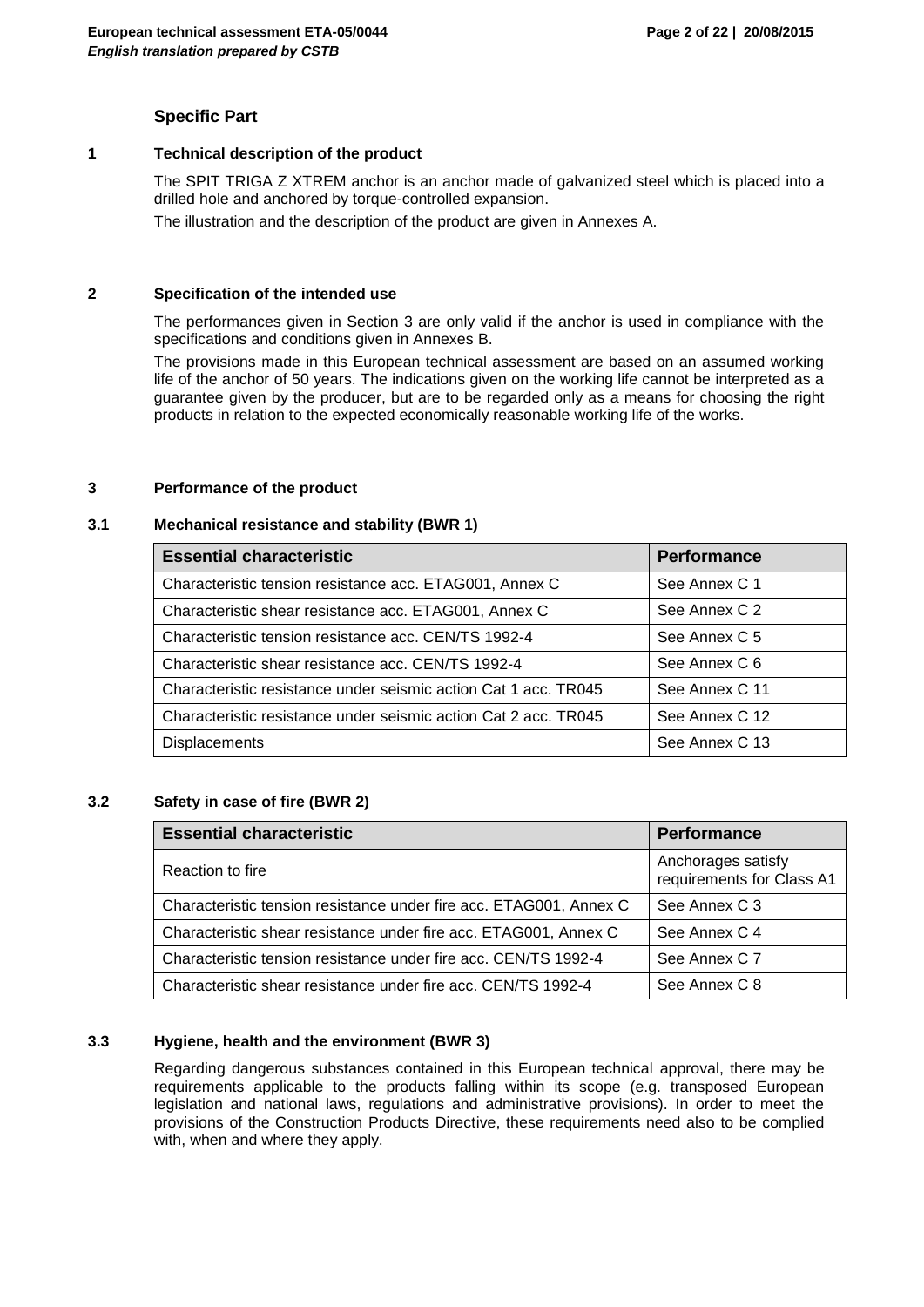#### **3.4 Safety in use (BWR 4)**

For Basic requirement Safety in use the same criteria are valid as for Basic Requirement Mechanical resistance and stability.

#### **3.5 Protection against noise (BWR 5)**

Not relevant.

#### **3.6 Energy economy and heat retention (BWR 6)**

Not relevant.

#### **3.7 Sustainable use of natural resources (BWR 7)**

For the sustainable use of natural resources no performance was determined for this product.

#### **3.8 General aspects relating to fitness for use**

Durability and Serviceability are only ensured if the specifications of intended use according to Annex B1 are kept.

#### **4 Assessment and verification of constancy of performance (AVCP)**

According to the Decision 96/582/EC of the European Commission<sup>1</sup>, as amended, the system of assessment and verification of constancy of performance (see Annex V to Regulation (EU) No 305/2011) given in the following table apply.

| <b>Product</b>                       | Intended use                                                                                                                            | Level or<br>class | <b>System</b> |
|--------------------------------------|-----------------------------------------------------------------------------------------------------------------------------------------|-------------------|---------------|
| Metal anchors for use<br>in concrete | For fixing and/or supporting to<br>concrete, structural elements<br>(which contributes to the stability of<br>the works) or heavy units |                   |               |

#### **5 Technical details necessary for the implementation of the AVCP system**

Technical details necessary for the implementation of the Assessment and verification of constancy of performance (AVCP) system are laid down in the control plan deposited at Centre Scientifique et Technique du Bâtiment.

The manufacturer shall, on the basis of a contract, involve a notified body approved in the field of anchors for issuing the certificate of conformity CE based on the control plan.

#### **The original French version is signed by**

Charles Baloche Technical Director

Official Journal of the European Communities L 254 of 08.10.1996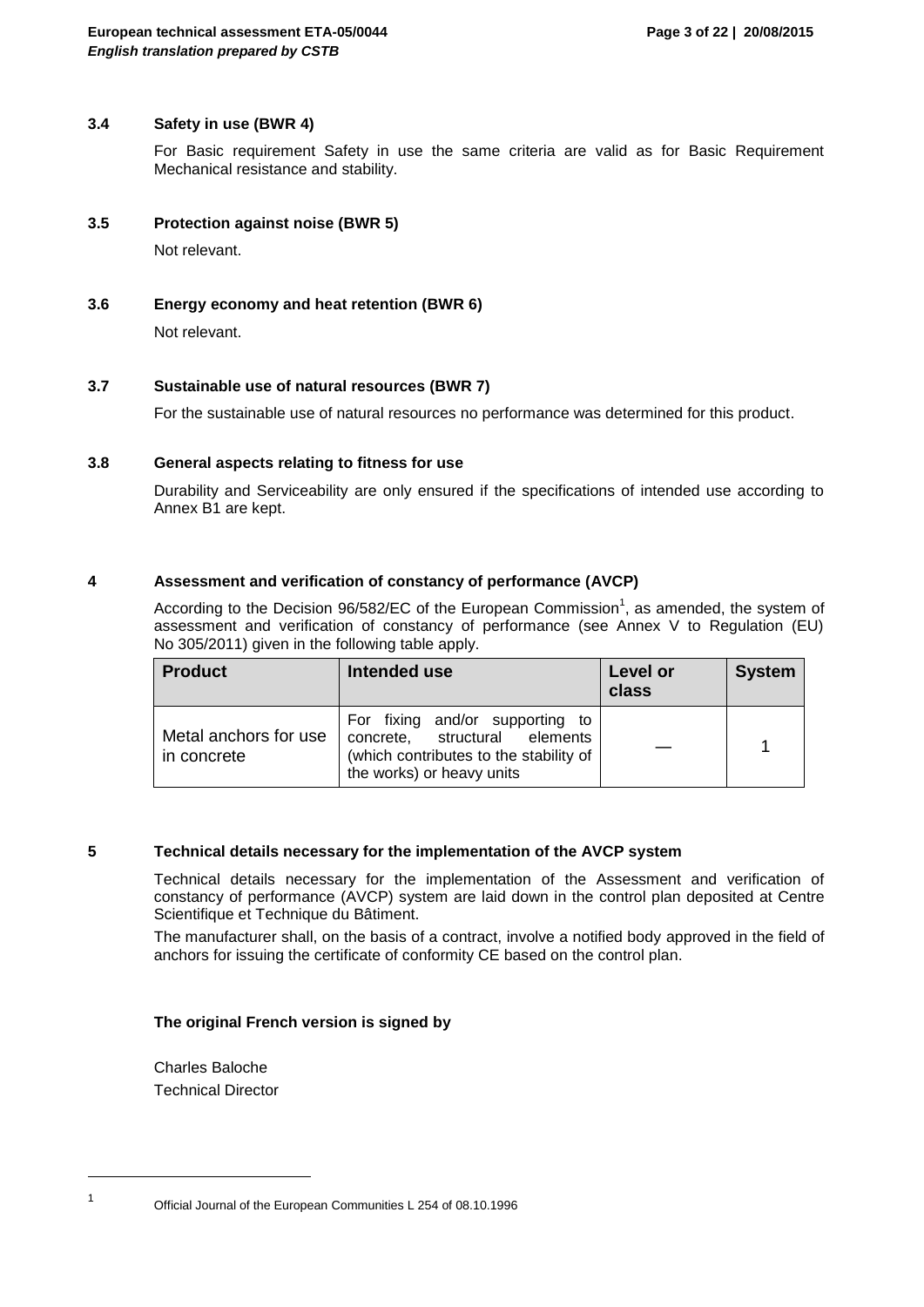

# **Table 1: Materials**

| Part                    | <b>Designation</b>      | <b>Material</b>                     | <b>Protection</b>       |
|-------------------------|-------------------------|-------------------------------------|-------------------------|
| 1                       | Cone                    | 1.0765 steel<br>EN 10 087           | Galvanised<br>$5 \mu m$ |
| 2 <sup>2</sup>          | <b>Expansion sleeve</b> | 1.5530 steel<br>EN 10 149-2         | Galvanised<br>$5 \mu m$ |
| $\overline{3}$          | Distance sleeve         | TS 37 a BK or S300Pb<br>NF A 49 341 | Galvanised<br>$5 \mu m$ |
| $\overline{\mathbf{4}}$ | Threaded rod            | 1. Steel Grade 8.8<br>EN 20 898-1   | Galvanised<br>$5 \mu m$ |
| 5                       | Screw                   | Steel Grade 8.8<br>EN 20 898-1      | Galvanised<br>$5 \mu m$ |
| 6                       | Washer                  | HLE S550MC                          | Galvanised<br>$5 \mu m$ |
| $\overline{7}$          | Hexagonal nut           | Grade 8<br>EN 20 898-2              | Galvanised<br>$5 \mu m$ |

## **SPIT TRIGA Z XTREM expansion anchor**

**Product description** 

Parts, Materials

**Annex A1**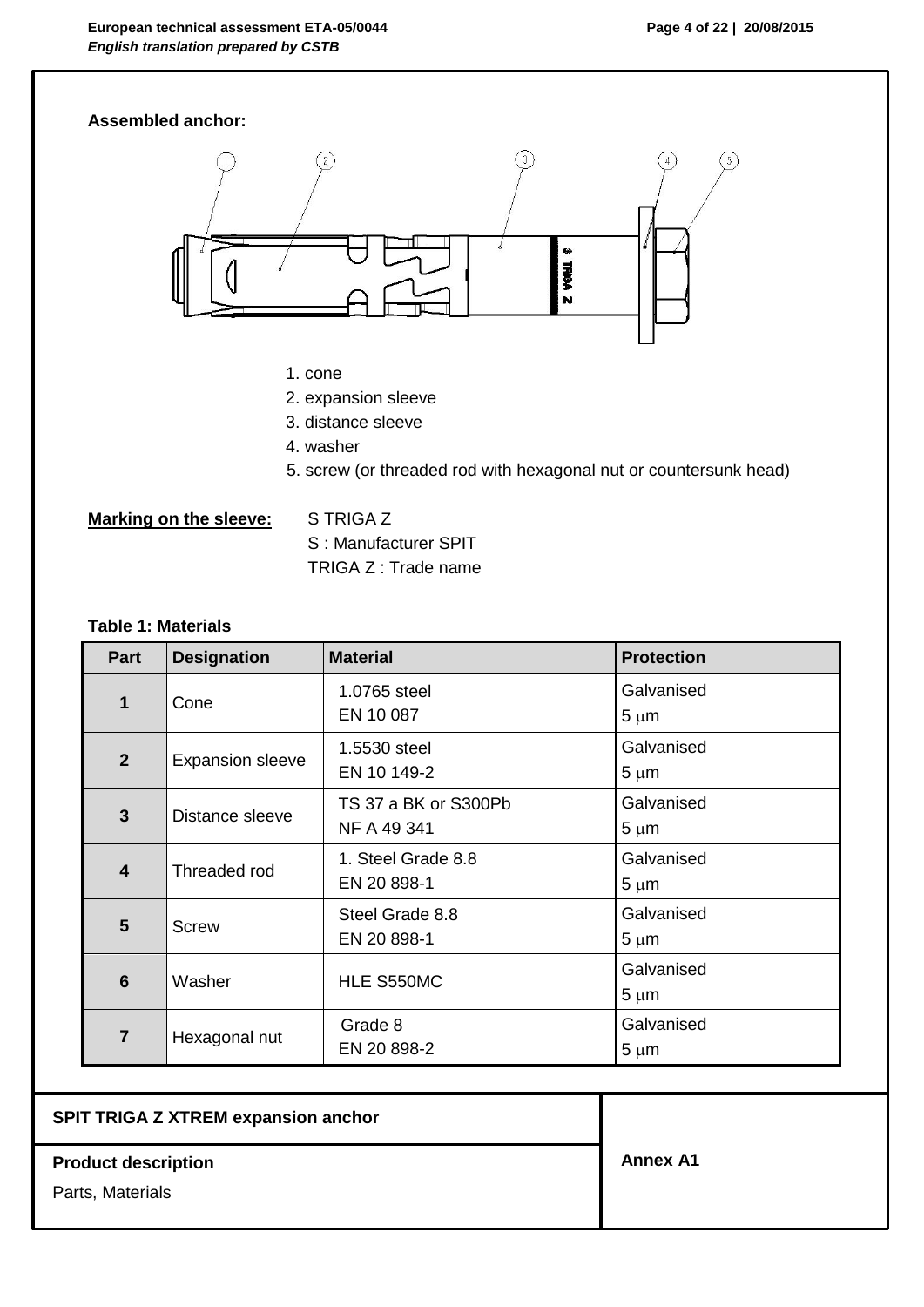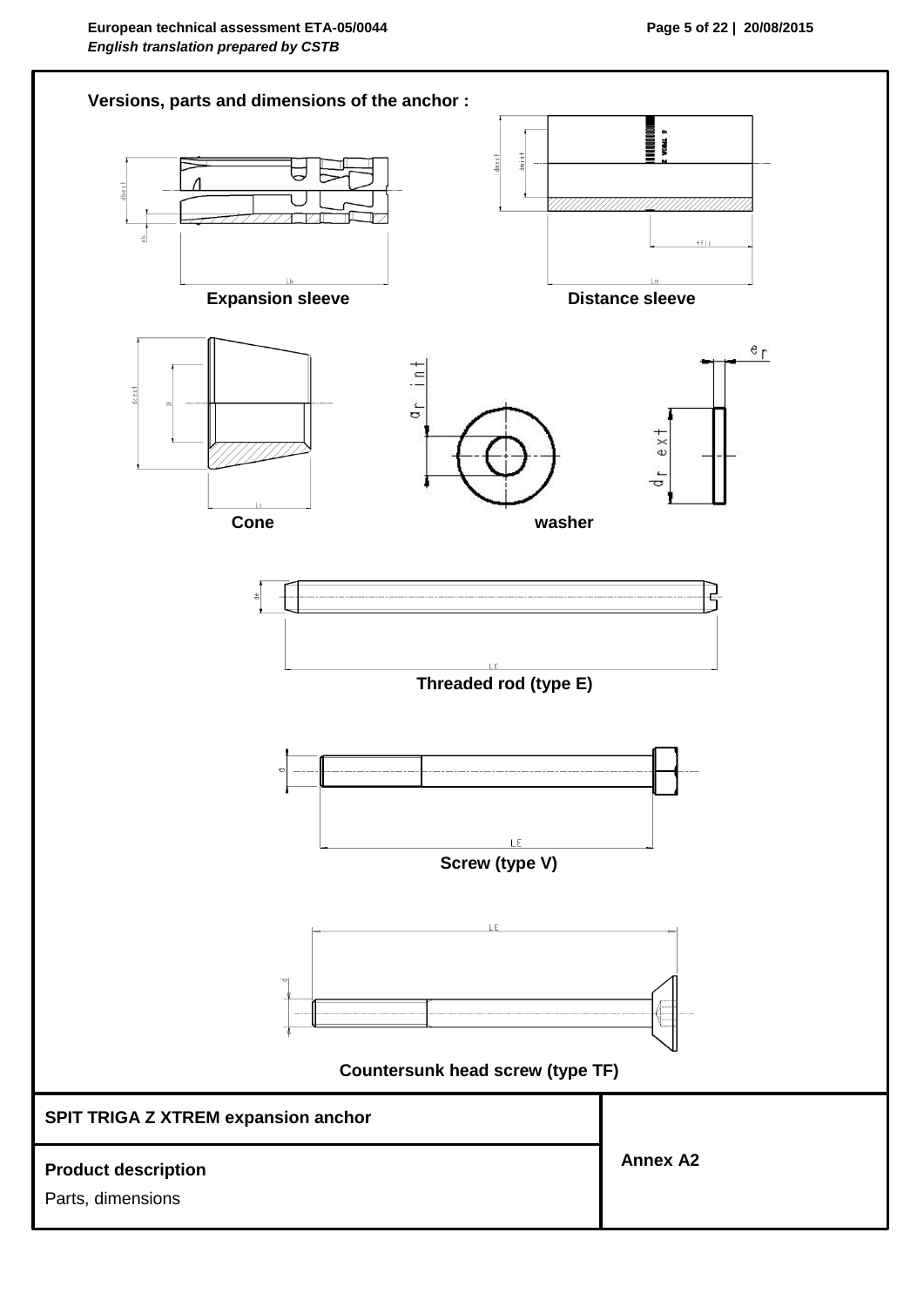#### **Table 2 : Dimensions**

 $\overline{\phantom{a}}$ 

|                      | Dimensions of anchor bolt SPIT TRIGA Z |     |    |                |            |                        |     |            |            |                            |    |            |             |      |      |    |
|----------------------|----------------------------------------|-----|----|----------------|------------|------------------------|-----|------------|------------|----------------------------|----|------------|-------------|------|------|----|
|                      | <b>References</b><br>Rod<br>Washer     |     |    |                |            | <b>Distance sleeve</b> |     |            |            | <b>Expansion</b><br>sleeve |    |            | <b>Cone</b> |      |      |    |
|                      | <b>TRIGAZ</b>                          | LE. | d  | Er             | $dr_{ext}$ | $dr_{int}$             | Lm  | $dm_{ext}$ | $dm_{int}$ | $t_{fix}$                  | Lb | $db_{ext}$ | eb          | Lc   | dc   | D  |
|                      | $V6 - 10/5$                            | 65  |    |                |            |                        | 25  |            |            | 5                          |    |            |             |      |      |    |
| ŠБ                   | V6-10/20                               | 80  | 6  | 2              | 18         | 6,7                    | 40  | 9,5        | 6,2        | 20                         | 30 | 9,5        | 1,5         | 8    | 9,8  | 6  |
|                      | E6-10/50                               | 117 |    |                |            |                        | 70  |            |            | 20                         |    |            |             |      |      |    |
|                      | V8-12/10                               | 80  |    |                |            |                        | 30  |            |            | 10                         |    |            |             |      |      |    |
|                      | V8-12/20                               | 90  |    |                |            |                        | 40  |            |            | 20                         |    |            |             |      |      |    |
|                      | $V8-12/50$                             | 80  |    |                |            |                        | 70  |            |            | 50                         |    |            |             |      |      |    |
|                      | E8-12/20                               | 99  |    |                |            |                        | 40  |            |            | 20                         |    |            |             |      |      |    |
| $\tilde{\mathbf{z}}$ | E8-12/35                               | 114 | 8  | $\overline{2}$ | 20         | 8,7                    | 55  | 11,5       | 8,2        | 35                         | 40 | 11,5       | 1,5         | 9,5  | 11,8 | 8  |
|                      | E8-12/55                               | 134 |    |                |            |                        | 75  |            |            | 55                         |    |            |             |      |      |    |
|                      | E8-12/95                               | 174 |    |                |            |                        | 115 |            |            | 95                         |    |            |             |      |      |    |
|                      | TF8-12/16                              | 85  |    |                |            |                        | 30  |            |            | 16                         |    |            |             |      |      |    |
|                      | TF8-12/26                              | 95  |    |                |            |                        | 40  |            |            | 26                         |    |            |             |      |      |    |
|                      | $V10-15/10$                            | 95  |    |                |            |                        | 30  |            |            | 10                         |    |            |             |      |      |    |
|                      | V10-15/20                              | 105 |    |                |            |                        | 40  |            |            | 20                         |    |            |             |      |      |    |
|                      | $V10-15/55$                            | 95  |    | 3              | 26         | 10,5                   | 75  | 14,5       |            | 55                         | 50 |            |             |      |      | 10 |
| <b>M10</b>           | E10-15/20                              | 114 | 10 |                |            |                        | 40  |            | 10,2       | 20                         |    | 14,5       | 2           | 10,5 | 14,8 |    |
|                      | E10-15/35                              | 129 |    |                |            |                        | 55  |            |            | 35                         |    |            |             |      |      |    |
|                      | E10/15/55                              | 149 |    |                |            |                        | 75  |            |            | 55                         |    |            |             |      |      |    |
|                      | E10-15/100                             | 194 |    |                |            |                        | 120 |            |            | 100                        |    |            |             |      |      |    |
|                      | TF10-15/27                             | 105 |    |                |            |                        | 40  |            |            | 27                         |    |            |             |      |      |    |
|                      | V12-18/10                              | 105 |    |                |            |                        | 33  |            |            | 10                         |    |            |             |      |      |    |
|                      | V12-18/25                              | 120 |    |                |            |                        | 48  |            |            | 25                         |    |            |             |      |      |    |
|                      | V12-18/55                              | 105 |    |                |            |                        | 78  |            |            | 55                         |    |            |             |      |      |    |
| <b>M12</b>           | E12-18/25                              | 132 | 12 | 3              | 30         | 12,5                   | 48  | 17,5       | 12,4       | 25                         | 57 | 17,5       | 2,5         | 13   | 17,8 | 12 |
|                      | E12-18/45                              | 152 |    |                |            |                        | 68  |            |            | 45                         |    |            |             |      |      |    |
|                      | E12-18/65                              | 172 |    |                |            |                        | 88  |            |            | 65                         |    |            |             |      |      |    |
|                      | E12-18/100                             | 207 |    |                |            |                        | 123 |            |            | 100                        |    |            |             |      |      |    |
|                      | V16-24/10                              | 130 |    |                |            |                        | 35  |            |            | 10                         |    |            |             |      |      |    |
|                      | V16-24/25                              | 145 |    |                |            |                        | 50  |            |            | 25                         |    |            |             |      |      |    |
| M16                  | $V16 - 24/50$                          | 145 | 16 | 4              | 40         | 16,7                   | 75  | 23         | 16,5       | 50                         | 75 | 23,5       | 3,5         | 18,7 | 23,8 | 16 |
|                      | E16-24/25                              | 159 |    |                |            |                        | 50  |            |            | 25                         |    |            |             |      |      |    |
|                      | E16-24/55                              | 189 |    |                |            |                        | 80  |            |            | 55                         |    |            |             |      |      |    |
|                      | E16-24/100                             | 234 |    |                |            |                        | 125 |            |            | 100                        |    |            |             |      |      |    |
|                      | V20-28/25                              | 170 |    |                |            |                        | 56  |            |            | 25                         |    |            |             |      |      |    |
| <b>M20</b>           | E20-28/25                              | 192 | 20 | $\overline{4}$ | 45         | 20,7                   | 56  | 27         | 20,5       | 25                         | 94 | 27,5       | 3,5         | 19,6 | 27,8 | 20 |
|                      | E20-28/60                              | 227 |    |                |            |                        | 91  |            |            | 60                         |    |            |             |      |      |    |
|                      | E20-28/100                             | 267 |    |                |            |                        | 131 |            |            | 100                        |    |            |             |      |      |    |

## **SPIT TRIGA Z XTREM expansion anchor**

# **Product description**

Parts, dimensions

**Annex A2**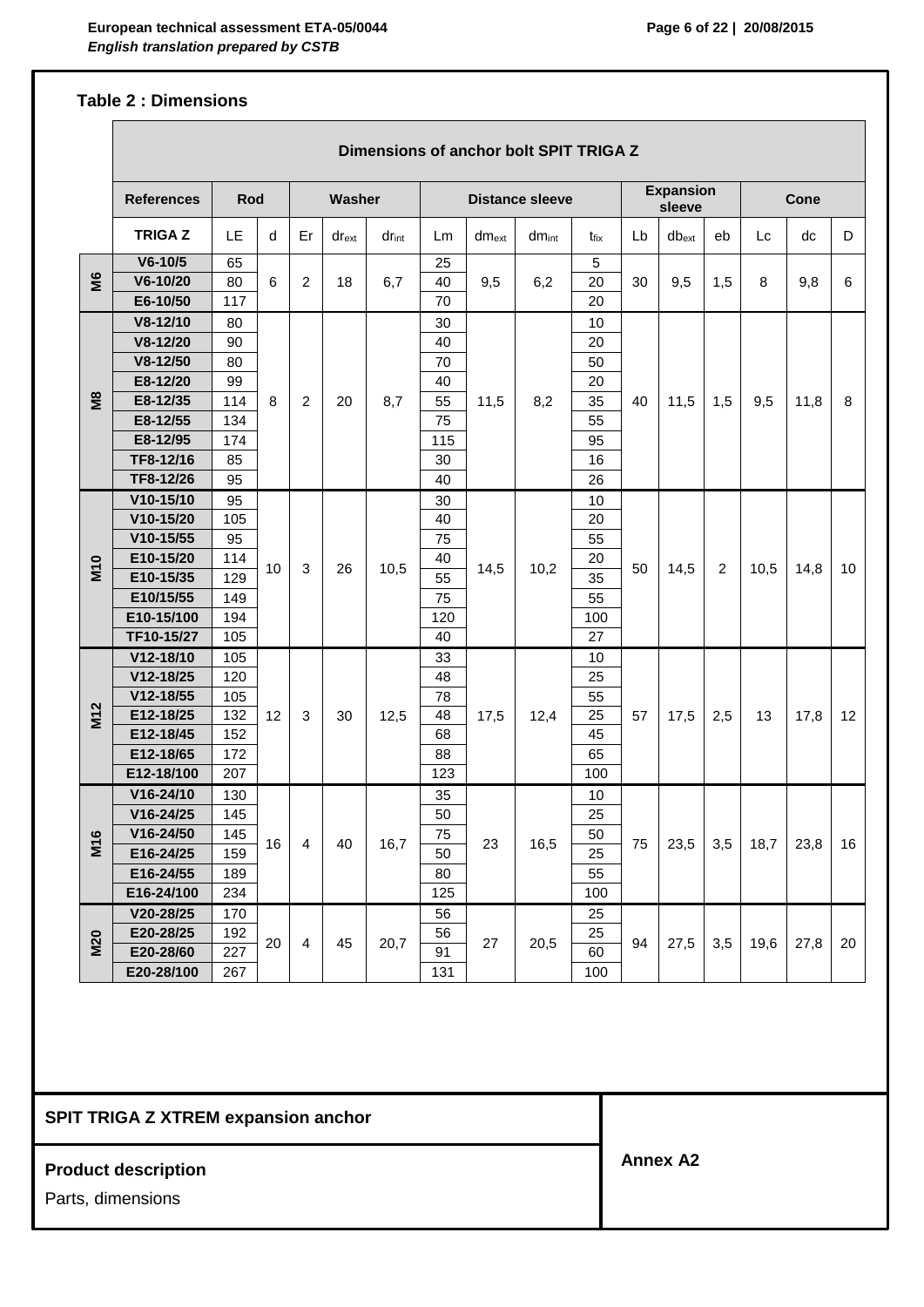# **Specifications of intended use**

#### **Anchorages subject to:**

- Static and quasi-static loads (sizes M6 to M20),
- Seismic loads (performance categories C1 and C2 for sizes M10 to M16),
- Fire (sizes M6 to M20).

### **Base materials:**

- Cracked concrete and non-cracked concrete
- Reinforced or unreinforced normal weight concrete of strength classes C20/25 at least to C50/60 at most according to EN 206: 2000-12.

#### **Use conditions (Environmental conditions):**

Structures subject to dry internal conditions.

#### **Design:**

- The anchorages are designed in accordance with the ETAG001 Annex C "Design Method for Anchorages" or CEN/TS 1992-4-4 " Design of fastenings for use in concrete" under the responsibility of an engineer experienced in anchorages and concrete work.
- For seismic application the anchorages are designed in accordance with TR045 "Design of Metal Anchors For Use In Concrete Under Seismic Actions".
- For application with resistance under fire exposure the anchorages are designed in accordance with method given in TR020 "Evaluation of Anchorage in Concrete concerning Resistance to Fire".
- Verifiable calculation notes and drawings are prepared taking account of the loads to be anchored. The position of the anchor is indicated on the design drawings.

#### **Installation:**

- Anchor installation carried out by appropriately qualified personnel and under the supervision of the person responsible for technical matters of the site.
- Use of the anchor only as supplied by the manufacturer without exchanging the components of an anchor.
- Anchor installation in accordance with the manufacturer's specifications and drawings and using the appropriate tools.
- Effective anchorage depth, edge distances and spacing not less than the specified values without minus tolerances.
- Hole drilling by hammer drill.
- Cleaning of the hole of drilling dust.
- Application of specified torque moment using a calibrated torque wrench.
- In case of aborted hole, drilling of new hole at a minimum distance of twice the depth of the aborted hole, or smaller distance provided the aborted drill hole is filled with high strength mortar and no shear or oblique tension loads in the direction of aborted hole.

| <b>SPIT TRIGA Z XTREM expansion anchor</b> |                 |
|--------------------------------------------|-----------------|
| <b>Intended Use</b><br>Specifications      | <b>Annex B1</b> |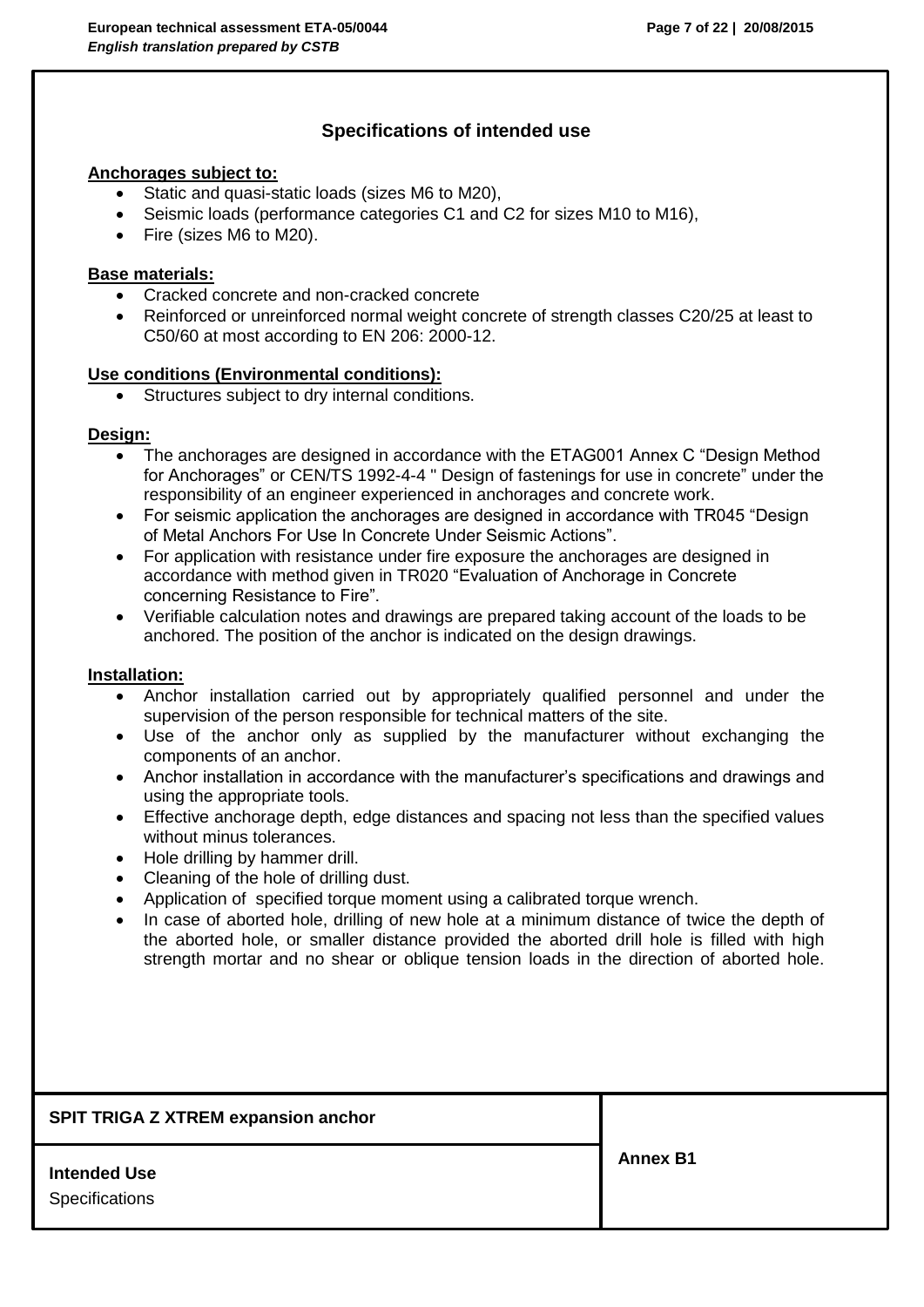# **Table 3: Installation parameters**

|                 |               | Embedment<br>depth<br>$h_{ef}$ | Drill hole<br>diameter | Depth of<br>drill hole<br>h <sub>1</sub> | <b>Thickness</b><br>of fixture<br>$t_{fix}$ | Setting<br>torque<br>$T_{inst}$ | <b>Thickness</b><br>of concrete<br>member | Diameter of<br>clearance hole<br>$d_f$ |     |  |  |  |
|-----------------|---------------|--------------------------------|------------------------|------------------------------------------|---------------------------------------------|---------------------------------|-------------------------------------------|----------------------------------------|-----|--|--|--|
|                 |               | [mm]                           | [mm]                   | [mm]                                     | [mm]                                        | [mm]                            | [mm]                                      | [mm]                                   |     |  |  |  |
|                 | $V6 - 10/5$   |                                |                        |                                          | 5                                           |                                 |                                           |                                        |     |  |  |  |
| S               | V6-10/20      | 50                             | 10                     | 70                                       | 20                                          | 15                              | 100                                       | 12                                     |     |  |  |  |
|                 | E6-10/50      |                                |                        |                                          | 50                                          |                                 |                                           |                                        |     |  |  |  |
|                 | $V8-12/10$    |                                |                        |                                          | $\mathbf{1}$                                |                                 |                                           |                                        |     |  |  |  |
|                 | V8-12/20      |                                |                        |                                          | 10                                          |                                 |                                           |                                        |     |  |  |  |
|                 | $V8-12/50$    |                                |                        |                                          | 50                                          |                                 |                                           |                                        |     |  |  |  |
|                 | E8-12/20      |                                |                        |                                          | 20                                          |                                 |                                           |                                        |     |  |  |  |
| SØ              | E8-12/35      | 60                             | 12                     | 80                                       | 35                                          | 25                              | 120                                       | 14                                     |     |  |  |  |
|                 | E8-12/55      |                                |                        |                                          | 55                                          |                                 |                                           |                                        |     |  |  |  |
|                 | E8-12/95      |                                |                        |                                          | 95                                          |                                 |                                           |                                        |     |  |  |  |
|                 | TF8-12/16     |                                |                        |                                          | 16                                          |                                 |                                           |                                        |     |  |  |  |
|                 | TF8-12/26     |                                |                        |                                          | 26                                          |                                 |                                           |                                        |     |  |  |  |
|                 | $V10-15/10$   |                                |                        |                                          | 10                                          |                                 |                                           |                                        |     |  |  |  |
|                 | V10-15/20     |                                |                        |                                          | 20                                          |                                 |                                           |                                        |     |  |  |  |
|                 | $V10-15/55$   |                                |                        |                                          | 55                                          |                                 |                                           |                                        |     |  |  |  |
|                 | E10-15/20     |                                |                        |                                          | 20                                          |                                 |                                           |                                        |     |  |  |  |
| <b>M10</b>      | E10-15/35     | 70                             | 15                     | 90                                       | 35                                          | 50                              | 140                                       | 17                                     |     |  |  |  |
|                 | E10/15/55     |                                |                        |                                          | $\overline{55}$                             |                                 |                                           |                                        |     |  |  |  |
|                 | E10-15/100    |                                |                        |                                          |                                             |                                 |                                           |                                        | 100 |  |  |  |
|                 | TF10-15/27    |                                |                        |                                          | 27                                          |                                 |                                           |                                        |     |  |  |  |
|                 | V12-18/10     |                                |                        |                                          | 10                                          |                                 |                                           |                                        |     |  |  |  |
|                 | V12-18/25     |                                |                        |                                          | 25                                          |                                 |                                           |                                        |     |  |  |  |
|                 | V12-18/55     |                                |                        |                                          | 55                                          |                                 |                                           |                                        |     |  |  |  |
| M <sub>12</sub> | E12-18/25     | 80                             | 18                     | 105                                      | $\overline{25}$                             | 80                              | 160                                       | 20                                     |     |  |  |  |
|                 | E12-18/45     |                                |                        |                                          | 45                                          |                                 |                                           |                                        |     |  |  |  |
|                 | E12-18/65     |                                |                        |                                          | 65                                          |                                 |                                           |                                        |     |  |  |  |
|                 | E12-18/100    |                                |                        |                                          | 100                                         |                                 |                                           |                                        |     |  |  |  |
|                 | V16-24/10     |                                |                        |                                          | 10                                          |                                 |                                           |                                        |     |  |  |  |
|                 | $V16 - 24/25$ |                                |                        |                                          | $\overline{25}$                             |                                 |                                           |                                        |     |  |  |  |
| M16             | V16-24/50     | 100                            |                        | 131                                      | 50                                          | 120                             | 200                                       | 26                                     |     |  |  |  |
|                 | E16-24/25     |                                | 24                     |                                          | 25                                          |                                 |                                           |                                        |     |  |  |  |
|                 | E16-24/55     |                                |                        |                                          | 55                                          |                                 |                                           |                                        |     |  |  |  |
|                 | E16-24/100    |                                |                        |                                          | 100                                         |                                 |                                           |                                        |     |  |  |  |
|                 | V20-28/25     |                                |                        |                                          | 25                                          |                                 |                                           |                                        |     |  |  |  |
|                 | E20-28/25     |                                |                        |                                          | $\overline{25}$                             |                                 |                                           |                                        |     |  |  |  |
| <b>M20</b>      | E20-28/60     | 125                            | 28                     | 157                                      | 60                                          | 200                             | 250                                       | 31                                     |     |  |  |  |
|                 | E20-28/100    |                                |                        |                                          | 100                                         |                                 |                                           |                                        |     |  |  |  |

# **SPIT TRIGA Z XTREM expansion anchor**

#### **Intended Use**

Installation parameters

**Annex B2**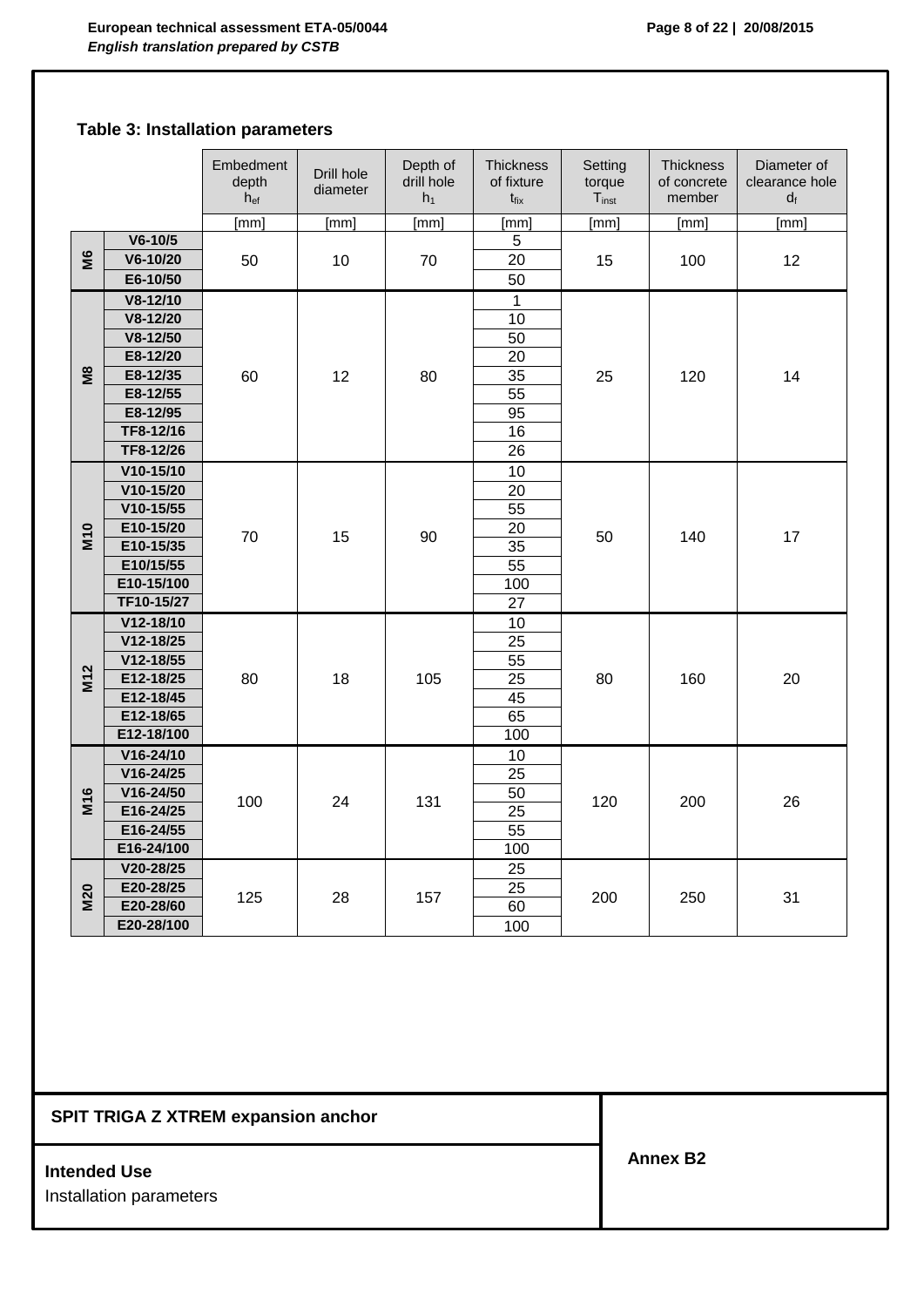# **Installed anchor**



# **Table 4: Minimum spacing and edge distance, minimum thickness member**

|                        |                  |      | <b>M6</b> | M8  | <b>M10</b> | M <sub>12</sub> | M <sub>16</sub> | <b>M20</b> |
|------------------------|------------------|------|-----------|-----|------------|-----------------|-----------------|------------|
| Min. member thickness  | $h_{\text{min}}$ | (mm) | 100       | 120 | 140        | 160             | 200             | 250        |
| Minimum spacing        | $S_{min}$        | (mm) | 50        | 60  | 70         | 80              | 100             | 125        |
| For $C_{\text{min}} =$ |                  | (mm) | 80        | 100 | 100        | 160             | 180             | 300        |
| Minimum edge distance  | $C_{min}$        | (mm) | 50        | 60  | 70         | 80              | 100             | 150        |
| For $S_{\text{min}} =$ |                  | (mm) | 100       | 100 | 160        | 200             | 220             | 300        |

# **SPIT TRIGA Z XTREM expansion anchor**

#### **Intended Use**

Installation parameters

**Annex B2**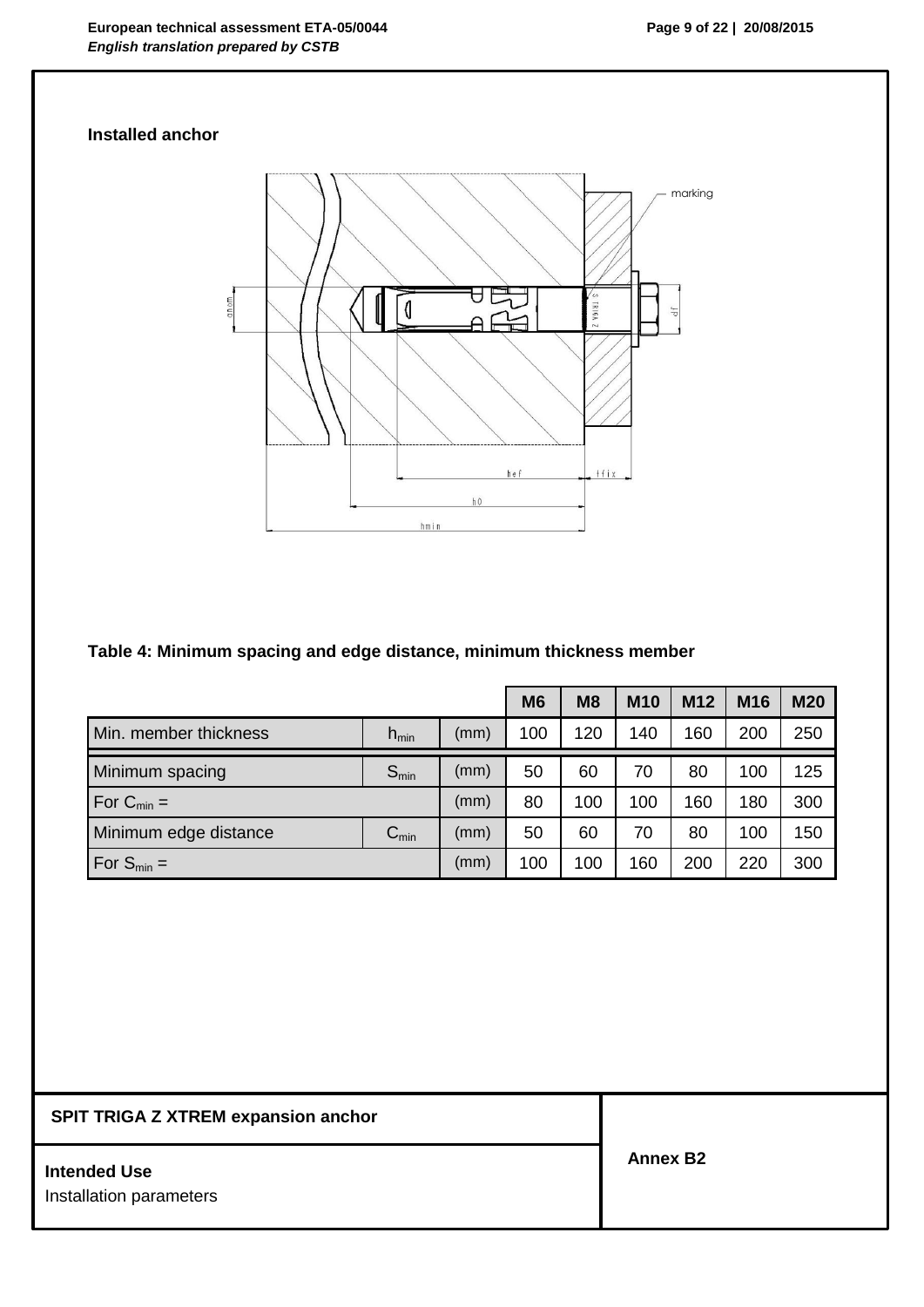# **Table 5: Characteristic values for tension loads in case of static and quasi static loading for design method A acc. ETAG 001, Annex C**

|                                |                                                                                               |                                            |                                                                                                                                                                                                                                                                                                                                                                                                                                                                                                                                                                                                                                                                                                                                           | M <sub>6</sub>  | M8  | <b>M10</b>      | M <sub>12</sub>          | M16             | <b>M20</b>                 |
|--------------------------------|-----------------------------------------------------------------------------------------------|--------------------------------------------|-------------------------------------------------------------------------------------------------------------------------------------------------------------------------------------------------------------------------------------------------------------------------------------------------------------------------------------------------------------------------------------------------------------------------------------------------------------------------------------------------------------------------------------------------------------------------------------------------------------------------------------------------------------------------------------------------------------------------------------------|-----------------|-----|-----------------|--------------------------|-----------------|----------------------------|
| <b>Steel failure</b>           |                                                                                               |                                            |                                                                                                                                                                                                                                                                                                                                                                                                                                                                                                                                                                                                                                                                                                                                           |                 |     |                 |                          |                 |                            |
| Characteristic resistance      |                                                                                               | $N_{\rm Rk,s}$                             | [kN]                                                                                                                                                                                                                                                                                                                                                                                                                                                                                                                                                                                                                                                                                                                                      | 16              | 29  | 46              | 67                       | 126             | 196                        |
| Partial safety factor          |                                                                                               | $\gamma_{\rm Ms}$                          | $[\cdot] % \centering \includegraphics[width=0.9\textwidth]{images/TrDiM-Architecture.png} % \caption{The first two different values of $S$ and $S$ is the same as in Figure \ref{fig:map}(a) and the second two different values of $S$ and $S$ is the same as in Figure \ref{fig:map}(b) and the third two different values of $S$ and $S$ are the same as in Figure \ref{fig:map}(c) and the third two different values of $S$ are the same as in Figure \ref{fig:map}(d) and the third two different values of $S$ are the same as inFigure \ref{fig:map}(e) and the third two different values of $S$ are the same as inFigure \ref{fig:map}(e) and the third two different values of $S$ are the same as inFigure \ref{fig:map}(f)$ |                 |     |                 | 1,50                     |                 |                            |
|                                | Pull-through failure (cracked and non-cracked concrete) $N_{Rk,p} = \Psi_c \times N^0_{Rk,p}$ |                                            |                                                                                                                                                                                                                                                                                                                                                                                                                                                                                                                                                                                                                                                                                                                                           |                 |     |                 |                          |                 |                            |
| Characteristic resistance      | non-cracked                                                                                   | $N^0$ <sub>Rk,p</sub>                      | [kN]                                                                                                                                                                                                                                                                                                                                                                                                                                                                                                                                                                                                                                                                                                                                      | $\cdot^{\star}$ | 20  | $\cdot^{\star}$ | $\cdot^*$                | $\cdot^{\star}$ | $\cdot^*$                  |
| in concrete C20/25             | cracked                                                                                       |                                            |                                                                                                                                                                                                                                                                                                                                                                                                                                                                                                                                                                                                                                                                                                                                           | 5               | 12  | 16              | $\overline{\phantom{a}}$ | $\cdot^{\star}$ | $\overline{\phantom{a}}^*$ |
| Partial safety factor          |                                                                                               | $\gamma_{Mp}$ <sup>1)</sup>                | $[\cdot]$                                                                                                                                                                                                                                                                                                                                                                                                                                                                                                                                                                                                                                                                                                                                 |                 |     |                 | $1,50^{2}$               |                 |                            |
|                                | C30/37                                                                                        |                                            |                                                                                                                                                                                                                                                                                                                                                                                                                                                                                                                                                                                                                                                                                                                                           |                 |     |                 | 1,22                     |                 |                            |
| Increasing factor for $N_{Rk}$ | C40/50                                                                                        | $\Psi_c$                                   | $[\cdot]$                                                                                                                                                                                                                                                                                                                                                                                                                                                                                                                                                                                                                                                                                                                                 |                 |     | 1,41            |                          |                 |                            |
|                                | C50/60                                                                                        |                                            |                                                                                                                                                                                                                                                                                                                                                                                                                                                                                                                                                                                                                                                                                                                                           |                 |     |                 | 1,55                     |                 |                            |
|                                | Concrete cone failure and splitting (cracked and non-cracked concrete)                        |                                            |                                                                                                                                                                                                                                                                                                                                                                                                                                                                                                                                                                                                                                                                                                                                           |                 |     |                 |                          |                 |                            |
| Effective embedment depth      |                                                                                               | $h_{ef}$                                   | [mm]                                                                                                                                                                                                                                                                                                                                                                                                                                                                                                                                                                                                                                                                                                                                      | 50              | 60  | 70              | 80                       | 100             | 125                        |
| Partial safety factor          |                                                                                               | $\gamma_{Mc}$<br>1)<br>$=\!\!\gamma_{Msp}$ | $[\cdot]$                                                                                                                                                                                                                                                                                                                                                                                                                                                                                                                                                                                                                                                                                                                                 | $1,50^{2}$      |     |                 |                          |                 |                            |
|                                |                                                                                               | $\Psi$ ucr, N                              | $[\cdot]$                                                                                                                                                                                                                                                                                                                                                                                                                                                                                                                                                                                                                                                                                                                                 |                 |     |                 | 1,4                      |                 |                            |
| Char. spacing                  | concrete cone failure                                                                         | $S_{\text{cr,N}}$                          | [mm]                                                                                                                                                                                                                                                                                                                                                                                                                                                                                                                                                                                                                                                                                                                                      | 150             | 180 | 210             | 240                      | 300             | 375                        |
|                                | splitting failure                                                                             | $S_{cr,sp}$                                | [mm]                                                                                                                                                                                                                                                                                                                                                                                                                                                                                                                                                                                                                                                                                                                                      | 300             | 300 | 300             | 300                      | 380             | 480                        |
| Char. edge distance            | concrete cone failure                                                                         | $C_{\text{cr.N}}$                          | [mm]                                                                                                                                                                                                                                                                                                                                                                                                                                                                                                                                                                                                                                                                                                                                      | 75              | 90  | 105             | 120                      | 150             | 185                        |
|                                | splitting failure                                                                             | $C_{cr,sp}$                                | [mm]                                                                                                                                                                                                                                                                                                                                                                                                                                                                                                                                                                                                                                                                                                                                      | 150             | 150 | 150             | 150                      | 190             | 240                        |

\* not decisive failure mode

 $1)$  In absence of other national regulations

<sup>2)</sup> The value contains an installation safety factor  $\gamma_2$  = 1.0

# **SPIT TRIGA Z XTREM expansion anchor**

# **Design according to ETAG001, Annex C**

Characteristic resistance under tension loads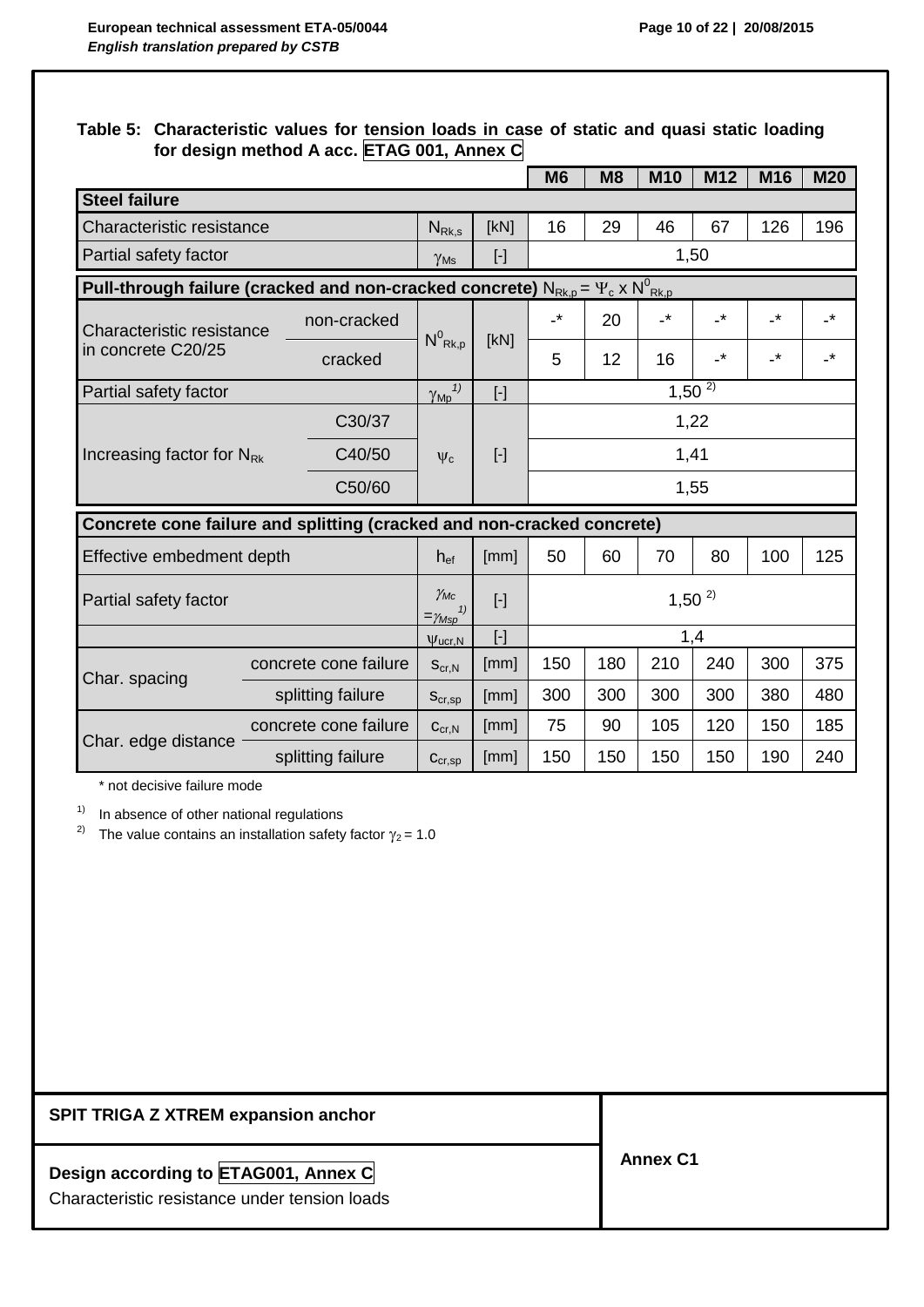## **Table 6: Characteristic values for shear loads in case of static and quasi static loading for design method A acc. ETAG001, Annex C**

|                                                                |                                      |                                                                                                                                                                                                                                                        | M <sub>6</sub> | M8   | <b>M10</b> | M12       | M16   | <b>M20</b> |  |
|----------------------------------------------------------------|--------------------------------------|--------------------------------------------------------------------------------------------------------------------------------------------------------------------------------------------------------------------------------------------------------|----------------|------|------------|-----------|-------|------------|--|
| Steel failure without lever arm                                |                                      |                                                                                                                                                                                                                                                        |                |      |            |           |       |            |  |
| Screw and countersunk versions - type V and TF                 |                                      |                                                                                                                                                                                                                                                        |                |      |            |           |       |            |  |
| Char. resistance                                               | $V_{Rk,s}$                           | [KN]                                                                                                                                                                                                                                                   | 23,4           | 32,6 | 49,1       | 72,7      | 117,2 | 173,5      |  |
| Partial safety factor                                          | $\frac{\gamma_{\text{Ms}}^{1}}{2}$   | $[\cdot]$                                                                                                                                                                                                                                              |                |      |            | 1,25      |       |            |  |
| Threaded rod version $-$ type E                                |                                      |                                                                                                                                                                                                                                                        |                |      |            |           |       |            |  |
| Char. resistance                                               | $V_{Rk,s}$                           | [kN]                                                                                                                                                                                                                                                   | 14,3           | 19,0 | 31,0       | 47,4      | 93,1  | 109,9      |  |
| Partial safety factor                                          | $\gamma$ <sub>Ms</sub> <sup>1)</sup> | $[\cdot]$                                                                                                                                                                                                                                              |                |      |            | 1,25      |       |            |  |
| Threaded rod only (without distance sleeve)                    |                                      |                                                                                                                                                                                                                                                        |                |      |            |           |       |            |  |
| Char. resistance                                               | $V_{\mathsf{Rk},\mathsf{s}}$         | [kN]                                                                                                                                                                                                                                                   | 8,0            | 14,6 | 23,2       | 33,7      | 62,8  | 98,0       |  |
| Partial safety factor                                          | $\gamma$ <sub>Ms</sub> <sup>1)</sup> |                                                                                                                                                                                                                                                        |                |      |            | 1,25      |       |            |  |
|                                                                |                                      |                                                                                                                                                                                                                                                        |                |      |            |           |       |            |  |
| Steel failure with lever arm                                   |                                      |                                                                                                                                                                                                                                                        |                |      |            |           |       |            |  |
| Char. bending moment                                           | $M^0_{\; \text{Rk},s}$               | [Nm]                                                                                                                                                                                                                                                   | 12             | 30   | 60         | 105       | 266   | 519        |  |
| Partial safety factor                                          | $\gamma_{\rm Ms}$ <sup>1)</sup>      | $[\cdot] % \centering \includegraphics[width=0.9\textwidth]{images/TrDiM-Architecture.png} % \caption{The first two different values of $S$ with the same time. The first two different values of $S$ is the same time.} \label{TrDiM-Architecture} %$ |                |      |            | 1,25      |       |            |  |
| <b>Concrete pry-out failure</b>                                |                                      |                                                                                                                                                                                                                                                        |                |      |            |           |       |            |  |
| Factor in equation (5.6) of<br>ETAG 001 Annex C, § 5.2.3.3     | $\mathsf k$                          | $[\cdot]$                                                                                                                                                                                                                                              | 1,0            |      |            | 2,0       |       |            |  |
| Partial safety factor                                          | $\gamma_{\text{Mc}}^{1)}$            | $[\cdot]$                                                                                                                                                                                                                                              |                |      |            | $1,5^{1}$ |       |            |  |
|                                                                |                                      |                                                                                                                                                                                                                                                        |                |      |            |           |       |            |  |
| <b>Concrete edge failure</b>                                   |                                      |                                                                                                                                                                                                                                                        |                |      |            |           |       |            |  |
| <b>Effective</b><br>length of<br>anchor<br>under shear loading | $\mathsf{l}_{\mathsf{f}}$            | [mm]                                                                                                                                                                                                                                                   | 50             | 60   | 70         | 80        | 100   | 125        |  |
| Outside diameter of anchor                                     | $d_{nom}$                            | [mm]                                                                                                                                                                                                                                                   | 9,5            | 11,5 | 14,5       | 17,5      | 23,5  | 27,4       |  |
| Partial safety factor                                          | $\gamma_{\text{Mc}}^{1)}$            | $\left[ \cdot \right] % \includegraphics[width=0.9\textwidth]{images/TrDiM-Architecture.png} \caption{The first two different values of $S$ and $S$ is a function of $S$. The first two different values of $S$ and $S$ are the same.} \label{TrDiS}$  | $1,5^{1}$      |      |            |           |       |            |  |
|                                                                |                                      |                                                                                                                                                                                                                                                        |                |      |            |           |       |            |  |

**SPIT TRIGA Z XTREM expansion anchor**

# **Design according to ETAG001, Annex C**

Characteristic resistance under shear loads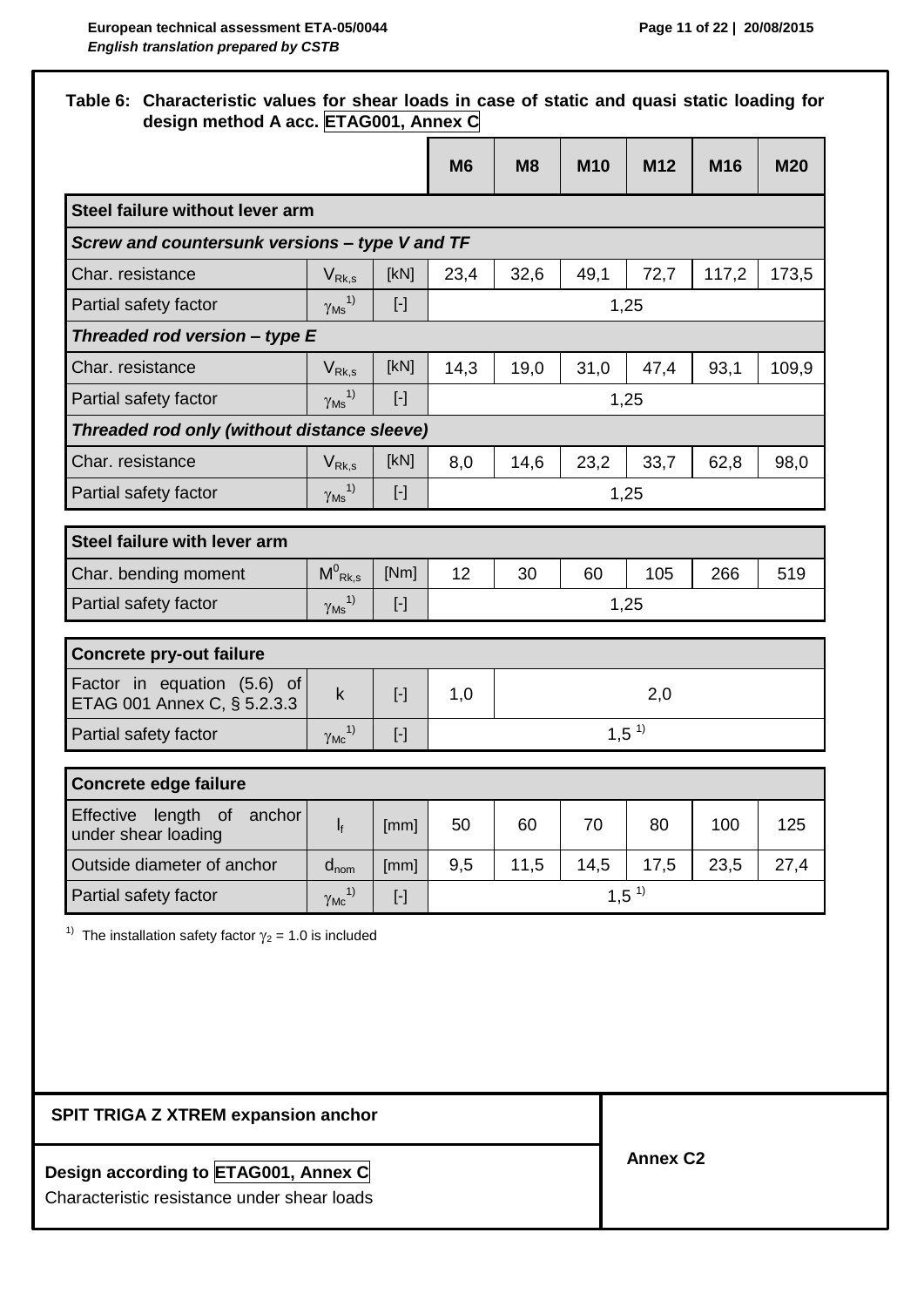# **Table 7: Characteristic tension resistance under fire exposure for design method A acc. ETAG001, Annex C M6 M8 M10 M12 M16 M20 Steel failure** Characteristic resistance R30 N<sub>Rk s fi</sub>  $|$  [kN]  $|$  0,9  $|$  2,8  $|$  4,5  $|$  17,6  $|$  32,8  $|$  51,1 R60 N<sub>Rksfi</sub>  $\lceil$  [kN]  $\rceil$  0,6  $\rceil$  2,1  $\rceil$  3,3  $\rceil$  11,4  $\rceil$  21,3  $\rceil$  33,2 R90 N<sub>Rk,s,fi</sub>  $\begin{array}{|c|c|c|c|c|c|c|c|c|} \hline \end{array}$  R90 N<sub>Rk,s,fi</sub>  $\begin{array}{|c|c|c|c|c|c|c|} \hline \end{array}$  0,4 | 1,3 | 2,1 | 5,3 | 9,8 | 15,3 R120 N<sub>Rk,s,fi</sub>  $\lceil kN \rceil$  0,3 0,9 1,5 2,2 4,1 6,4 **Pullout failure** Characteristic resistance in concrete ≥ C20/25  $R30 N_{Rk,p,fi}$   $\begin{array}{|c|c|c|c|c|c|} \hline \end{array}$   $\begin{array}{|c|c|c|c|c|} \hline \end{array}$   $\begin{array}{|c|c|c|c|c|} \hline \end{array}$   $\begin{array}{|c|c|c|c|c|} \hline \end{array}$   $\begin{array}{|c|c|c|c|c|} \hline \end{array}$   $\begin{array}{|c|c|c|c|c|} \hline \end{array}$   $\begin{array}{|c|c|c|c|c|} \hline \end{array}$   $\begin{array}{|c|$  $R60 N_{\text{Rkofi}}$   $\begin{bmatrix}$  [kN]  $\end{bmatrix}$  1,2  $\begin{bmatrix} 3,0 & 4,0 & - & \end{bmatrix}$  -  $\begin{bmatrix} - & - & \end{bmatrix}$ R90 N<sub>Rk,p,fi</sub>  $\begin{bmatrix}$  [kN] | 1,2 | 3,0 | 4,0 | - | - | - $R120 N_{Rk,p,fi}$  [kN]  $\begin{array}{|c|c|c|c|c|c|c|c|} \hline \end{array}$  ( 2,4  $\begin{array}{|c|c|c|c|c|c|} \hline \end{array}$  3,2  $\begin{array}{|c|c|c|c|c|} \hline \end{array}$  -**Concrete cone and splitting failure 2)** Characteristic resistance in concrete ≥ C20/25  $R30 N<sup>0</sup>$  $R_{\mathsf{Rk},\mathsf{c,fi}}$   $\begin{bmatrix} \mathsf{[kN]} \end{bmatrix}$   $\begin{bmatrix} 3,2 \end{bmatrix}$   $\begin{bmatrix} 5,0 \end{bmatrix}$   $\begin{bmatrix} 7,4 \end{bmatrix}$   $\begin{bmatrix} 10,3 \end{bmatrix}$   $\begin{bmatrix} 18,0 \end{bmatrix}$   $\begin{bmatrix} 31,40 \end{bmatrix}$  $R60 N<sup>0</sup>$  $R_{\mathsf{Rk},\mathsf{c,fi}}$   $\begin{bmatrix} \text{[kN]} \end{bmatrix}$   $\begin{bmatrix} 3,2 \end{bmatrix}$   $\begin{bmatrix} 5,0 \end{bmatrix}$   $\begin{bmatrix} 7,4 \end{bmatrix}$   $\begin{bmatrix} 10,3 \end{bmatrix}$   $\begin{bmatrix} 18,0 \end{bmatrix}$   $\begin{bmatrix} 31,40 \end{bmatrix}$  $R90 N<sup>0</sup>$  $R_{\mathsf{Rk},\mathsf{c,fi}}$   $\begin{bmatrix} \mathsf{K}\mathsf{N} \end{bmatrix}$   $\begin{bmatrix} 3,2 & | & 5,0 & | & 7,4 & | & 10,3 & | & 18,0 & | & 31,4 \end{bmatrix}$  $R$ 120  $N^0$  $R_{\mathsf{Rk},\mathsf{c,fi}} \, \big|\, \mathsf{[kN]} \, \big| \quad 2,5 \quad \big| \quad 4,0 \quad \big| \quad 5,9 \quad \big| \quad 8,2 \quad \big| \quad 14,4 \quad \big| \quad 25,24$ Characteristic spacing  $S_{cr,N,fi}$  [[mm] 4 x h<sub>ef</sub> Characteristic edge distance  $\begin{bmatrix} c_{cr,N,fi} & |[mm] \end{bmatrix}$  [mm] 2 x h<sub>ef</sub>

 $1)$  Design under fire exposure is performed according to the design method given in TR 020. Under fire exposure usually cracked concrete is assumed. The design equations are given in TR 020, Section 2.2.1.

2) As a rule, splitting failure can be neglected when cracked concrete and reinforcement is assumed.

In absence of other national regulation the partial safety factor for resistance under fire exposure  $\gamma_{M,fi} = 1,0$  is recommended.

TR 020 covers design for fire exposure from one side. For fire attack from more than one side the edge distance must be increased to c<sub>min</sub>≥ 300 mm and ≥ 2  $\cdot$  h<sub>ef</sub>.

| <b>SPIT TRIGA Z XTREM expansion anchor</b>                                                    |                 |
|-----------------------------------------------------------------------------------------------|-----------------|
| Design according to ETAG001, Annex C<br>Characteristic tension resistance under fire exposure | <b>Annex C3</b> |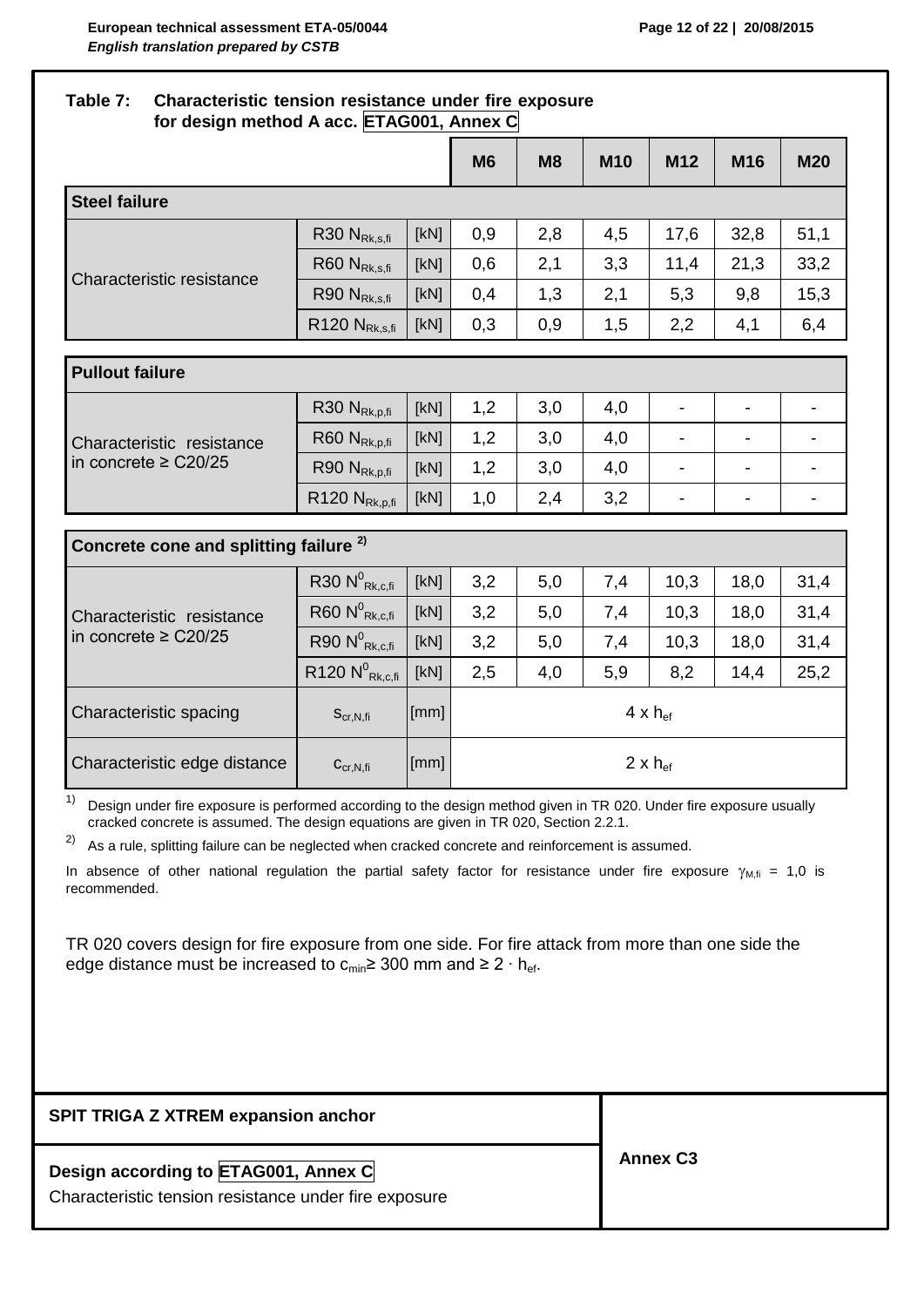# **Table 8: Characteristic shear resistance under fire exposure for design method A acc. ETAG001, Annex C M6 M8 M10 M12 M16 M20 Steel failure without lever arm** Characteristic resistance R30  $V_{Rk,s,fi}$  | [kN] | 0,9 | 2,8 | 4,5 | 17,6 | 32,8 | 51,1 R60  $V_{Rk,s,fi}$  [kN] 0,6 2,1 3,3 11,4 21,3 33,2 R90  $V_{Rk,s,fi}$  [kN] 0,4 1,3 2,1 5,3 9,8 15,3 R120  $V_{Rk,s,fi}$  [kN] 0,3 0,9 1,5 2,2 4,1 6,4 **Steel failure with lever arm** Characteristic resistance in concrete ≥ C20/25  $R30 M_{Rk,s,fi}^{0}$  $R_{\rm Rk,s,fi}$   $\begin{bmatrix} \rm{[kN]} & 0,9 & | & 2,9 & | & 5,8 & | & 27,3 & | & 69,5 & | & 135,5 \end{bmatrix}$  $R60 M_{Rk, sfi}^{0}$  $R_{\rm Rk,s,fi}$   $\begin{bmatrix} \rm{[kN]} & 0,6 & | & 2,1 & | & 4,2 & | & 17,8 & | & 45,2 & | & 88,1 \end{bmatrix}$  $R90 M_{Rk, sfi}^0$  $R_{\rm Rk,s,fi}$   $\begin{bmatrix} \rm{[kN]} & 0,4 & \rm{[}} & 1,3 & \rm{[}} & 2,7 & \rm{[}} & 8,2 & \rm{[}} & 20,9 & \rm{[}} & 40,7 & \rm{[}} \end{bmatrix}$  $R120 M^0_{Rk, s, fi}$  $R_{\rm Rk,s,fi}$   $[~\rm{kN}]$   $|$   $|$   $0,3$   $|$   $|$   $0,9$   $|$   $|$   $1,9$   $|$   $|$   $3,4$   $|$   $|$   $8,7$   $|$   $|$   $17,0$ **Concrete pry-out failure** Factor in equation (5.6) of Factor in equation (5.0) or <br>ETAG 01 Annex C, § 5.2.3.3 k [-] 1,0 2,0 2,0 2,0 2,0 2,0 2,0 Characteristic resistance R30  $V_{Rk,cp,fi}$  [kN] 3,2 | 5,0 | 7,4 | 10,3 | 18,0 | 31,4 R60  $V_{Rk, cp,fi}$  [kN] 3,2 | 5,0 | 7,4 | 10,3 | 18,0 | 31,4 R90  $V_{Rk, cp,fi}$  [kN] 3,2 | 5,0 | 7,4 | 10,3 | 18,0 | 31,4 R120  $V_{Rk, cpl, f}$  [kN]  $\begin{array}{|c|c|c|c|c|c|c|c|} \hline \end{array}$  2,5  $\begin{array}{|c|c|c|c|c|c|} \hline \end{array}$  4,0  $\begin{array}{|c|c|c|c|c|} \hline \end{array}$  5,9  $\begin{array}{|c|c|c|c|c|} \hline \end{array}$  8,2  $\begin{array}{|c|c|c|c|c|} \hline \end{array}$  14,4  $\begin{array}{|c|c|c|c|c|c|} \hline \end{array}$ **Concrete edge failure** Eff. length of anchor under  $\frac{1}{16}$  shear loading line is a line of the shear loading [mm]| 50 | 60 | 70 | 80 | 100 | 125 Outside diameter of anchor  $\begin{vmatrix} d_{\text{nom}} & |[mm] 6 & 8 & 10 & 12 \end{vmatrix}$  16  $\begin{vmatrix} 20 & 20 & 16 \end{vmatrix}$

 $1)$  Design under fire exposure is performed according to the design method given in TR 020. Under fire exposure usually cracked concrete is assumed. The design equations are given in TR 020, Section 2.2.2.

In absence of other national regulation the partial safety factor for resistance under fire exposure  $\gamma_{M,fi} = 1,0$  is recommended.

TR 020 covers design for fire exposure from one side. For fire attack from more than one side the edge distance must be increased to  $c_{min} \geq 300$  mm and ≥ 2 ⋅ h<sub>ef</sub>.

| <b>SPIT TRIGA Z XTREM expansion anchor</b>                                                  |                 |
|---------------------------------------------------------------------------------------------|-----------------|
| Design according to ETAG001, Annex C<br>Characteristic shear resistance under fire exposure | <b>Annex C4</b> |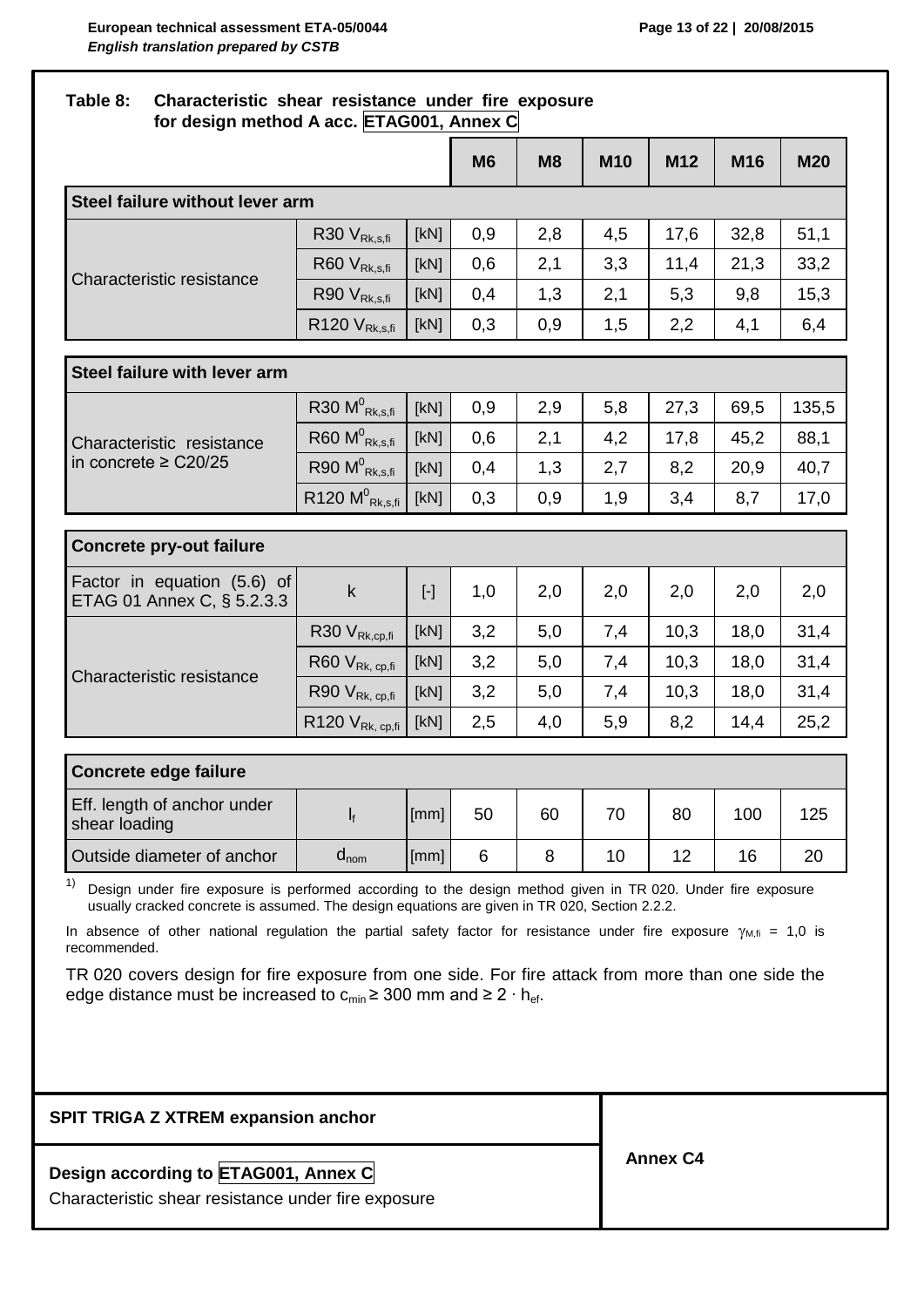### **Table 9: Characteristic values for tension loads in case of static and quasi static loading for design method A acc. CEN/TS 1992-4**

|                                                                                                |  |                                            |                             |            | M <sub>6</sub>  | M8   | <b>M10</b>                       | M <sub>12</sub> | M16                        | <b>M20</b>      |
|------------------------------------------------------------------------------------------------|--|--------------------------------------------|-----------------------------|------------|-----------------|------|----------------------------------|-----------------|----------------------------|-----------------|
| <b>Steel failure</b>                                                                           |  |                                            |                             |            |                 |      |                                  |                 |                            |                 |
| Characteristic resistance                                                                      |  |                                            | $N_{Rk,s}$                  | [kN]       | 16              | 29   | 46                               | 67              | 126                        | 196             |
| Partial safety factor                                                                          |  |                                            | $\gamma_{\rm Ms}$           | $[\cdot]$  | 1,50            | 1,50 | 1,50                             | 1,50            | 1,50                       | 1,50            |
| Pull-through failure in cracked and non-cracked concrete $N_{Rk,p} = \Psi_c \times N^0_{Rk,p}$ |  |                                            |                             |            |                 |      |                                  |                 |                            |                 |
| Characteristic resistance                                                                      |  | non-cracked                                |                             | [kN]       | $\cdot^{\star}$ | 20   | $\overline{\phantom{a}}^{\star}$ | $\cdot^{\star}$ | $\overline{\phantom{a}}^*$ | $\cdot^{\star}$ |
| in concrete C20/25                                                                             |  | cracked                                    | $N^0_{\, Rk, p}$            |            | 5               | 12   | 16                               | $\cdot^*$       | $\cdot^*$                  | $\cdot$         |
| Partial safety factor                                                                          |  |                                            | $\gamma_{Mp}$ <sup>1)</sup> | $[\cdot]$  |                 |      |                                  | $1,50^{2}$      |                            |                 |
|                                                                                                |  | C30/37                                     |                             |            |                 |      |                                  | 1,22            |                            |                 |
| Increasing factor for N <sub>Rk</sub>                                                          |  | C40/50                                     | $\Psi_c$                    | $[\cdot]$  | 1,41            |      |                                  |                 |                            |                 |
|                                                                                                |  | C50/60                                     |                             |            |                 |      |                                  | 1,55            |                            |                 |
| Concrete cone failure in cracked and non-cracked concrete                                      |  |                                            |                             |            |                 |      |                                  |                 |                            |                 |
| Effective embedment depth                                                                      |  |                                            | $h_{\text{ef}}$             | [mm]       | 50              | 60   | 70                               | 80              | 100                        | 125             |
| Factor for cracked concrete                                                                    |  |                                            | $k_{cr}$                    | $[\cdot]$  | 7,2             |      |                                  |                 |                            |                 |
| Factor for non-cracked concrete                                                                |  |                                            | $k_{\text{ucr}}$            | $[\cdot]$  | 10,1            |      |                                  |                 |                            |                 |
| Partial safety factor                                                                          |  | $\gamma_{MC}$<br>1)<br>$=\!\!\gamma_{Msp}$ | $[\cdot]$                   | $1,50^{2}$ |                 |      |                                  |                 |                            |                 |
| Char. spacing                                                                                  |  | concrete cone failure                      | $S_{\text{cr,N}}$           | [mm]       | 150             | 180  | 210                              | 240             | 300                        | 375             |
|                                                                                                |  | splitting failure                          | $S_{cr,sp}$                 | [mm]       | 300             | 300  | 300                              | 300             | 380                        | 480             |
| Char. edge distance                                                                            |  | concrete cone failure                      | $C_{\text{cr},N}$           | [mm]       | 75              | 90   | 105                              | 120             | 150                        | 185             |
|                                                                                                |  | splitting failure                          | $C_{cr,sp}$                 | [mm]       | 150             | 150  | 150                              | 150             | 190                        | 240             |

\* not decisive failure mode

 $1)$  In absence of other national regulations

<sup>2)</sup> The value contains an installation safety factor  $\gamma_2$  = 1.0

# **SPIT TRIGA Z XTREM expansion anchor**

# **Design according to CEN/TS 1992-4**

Characteristic resistance under tension loads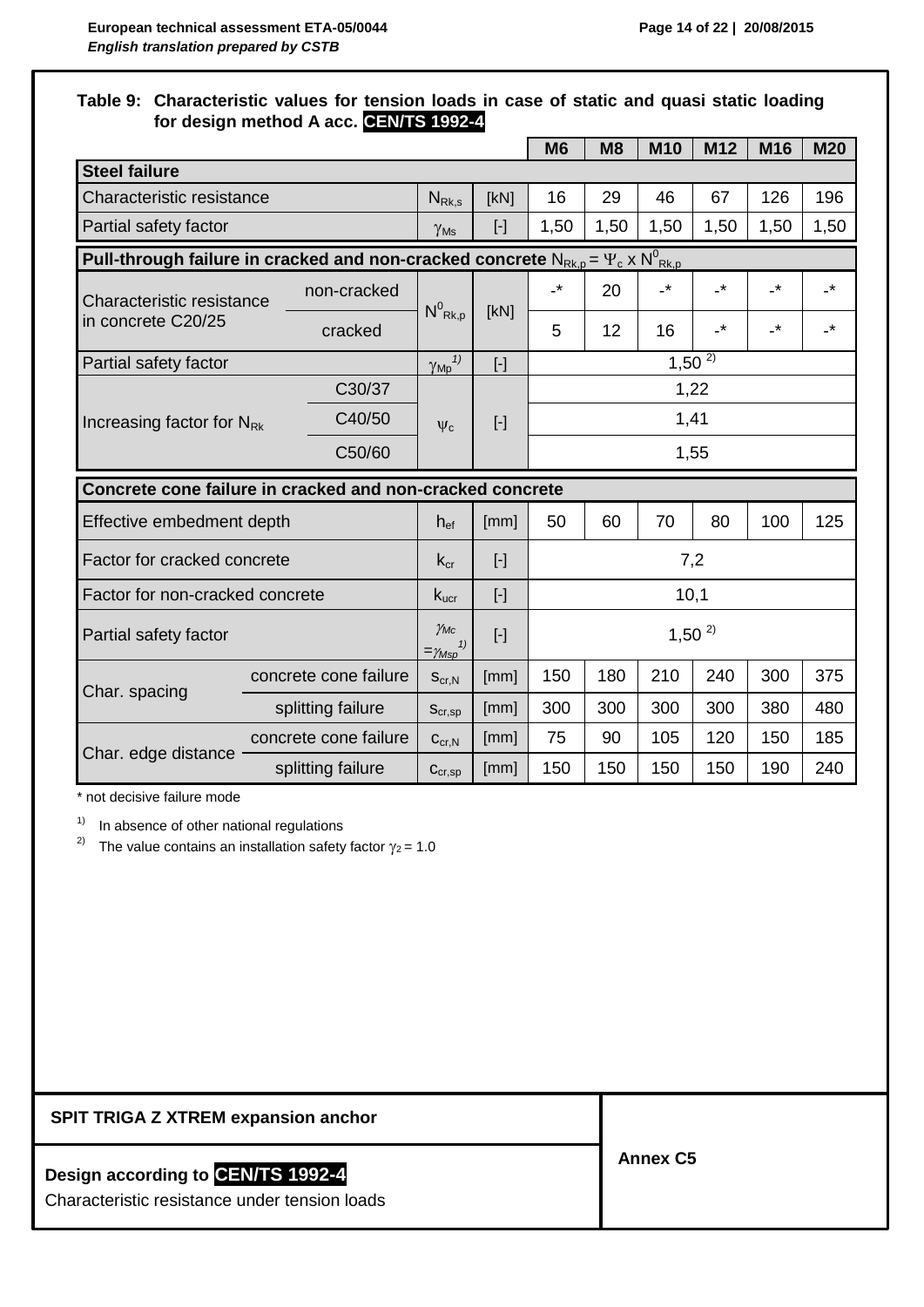|                                                                |                                      |                                                                                                                                                                                                                                                                                                                                                                                                                                                                                                                                                                                                                                                                                                                                                                                                                                                                                          | <b>M6</b> | M8   | <b>M10</b> | M <sub>12</sub> | M <sub>16</sub> | <b>M20</b> |
|----------------------------------------------------------------|--------------------------------------|------------------------------------------------------------------------------------------------------------------------------------------------------------------------------------------------------------------------------------------------------------------------------------------------------------------------------------------------------------------------------------------------------------------------------------------------------------------------------------------------------------------------------------------------------------------------------------------------------------------------------------------------------------------------------------------------------------------------------------------------------------------------------------------------------------------------------------------------------------------------------------------|-----------|------|------------|-----------------|-----------------|------------|
| Steel failure without lever arm                                |                                      |                                                                                                                                                                                                                                                                                                                                                                                                                                                                                                                                                                                                                                                                                                                                                                                                                                                                                          |           |      |            |                 |                 |            |
| Screw and countersunk versions - type V and TF                 |                                      |                                                                                                                                                                                                                                                                                                                                                                                                                                                                                                                                                                                                                                                                                                                                                                                                                                                                                          |           |      |            |                 |                 |            |
| Char. resistance                                               | $V_{\rm Rk,s}$                       | [kN]                                                                                                                                                                                                                                                                                                                                                                                                                                                                                                                                                                                                                                                                                                                                                                                                                                                                                     | 23,4      | 32,6 | 49,1       | 72,7            | 117,2           | 173,5      |
| Factor considering ductility                                   | k <sub>2</sub>                       | $[\cdot]$                                                                                                                                                                                                                                                                                                                                                                                                                                                                                                                                                                                                                                                                                                                                                                                                                                                                                |           |      |            | 0,8             |                 |            |
| Partial safety factor                                          | $\gamma$ <sub>Ms</sub> <sup>1)</sup> | $[\cdot]$                                                                                                                                                                                                                                                                                                                                                                                                                                                                                                                                                                                                                                                                                                                                                                                                                                                                                |           |      |            | 1,25            |                 |            |
| Threaded rod version - type E                                  |                                      |                                                                                                                                                                                                                                                                                                                                                                                                                                                                                                                                                                                                                                                                                                                                                                                                                                                                                          |           |      |            |                 |                 |            |
| Char. resistance                                               | $V_{Rk,s}$                           | [kN]                                                                                                                                                                                                                                                                                                                                                                                                                                                                                                                                                                                                                                                                                                                                                                                                                                                                                     | 14,3      | 19,0 | 31,0       | 47,4            | 93,1            | 109,9      |
| Factor considering ductility                                   | k <sub>2</sub>                       | $[\cdot]$                                                                                                                                                                                                                                                                                                                                                                                                                                                                                                                                                                                                                                                                                                                                                                                                                                                                                |           |      |            | 0,8             |                 |            |
| Partial safety factor                                          | 1)<br>$\gamma_{\mathsf{Ms}}$         | $[\cdot]$                                                                                                                                                                                                                                                                                                                                                                                                                                                                                                                                                                                                                                                                                                                                                                                                                                                                                |           |      |            | 1,25            |                 |            |
| Threaded rod only (without distance sleeve)                    |                                      |                                                                                                                                                                                                                                                                                                                                                                                                                                                                                                                                                                                                                                                                                                                                                                                                                                                                                          |           |      |            |                 |                 |            |
| Char. resistance                                               | $V_{Rk,s}$                           | [kN]                                                                                                                                                                                                                                                                                                                                                                                                                                                                                                                                                                                                                                                                                                                                                                                                                                                                                     | 8,0       | 14,6 | 23,2       | 33,7            | 62,8            | 98,0       |
| Factor considering ductility                                   | $k_2$                                | $[\cdot]$                                                                                                                                                                                                                                                                                                                                                                                                                                                                                                                                                                                                                                                                                                                                                                                                                                                                                |           |      |            | 0,8             |                 |            |
| Partial safety factor                                          | 1)<br>$\gamma_{\mathsf{Ms}}$         | $[\cdot]$                                                                                                                                                                                                                                                                                                                                                                                                                                                                                                                                                                                                                                                                                                                                                                                                                                                                                |           |      |            | 1,25            |                 |            |
| Steel failure with lever arm                                   |                                      |                                                                                                                                                                                                                                                                                                                                                                                                                                                                                                                                                                                                                                                                                                                                                                                                                                                                                          |           |      |            |                 |                 |            |
| Char. bending moment                                           | $M^0_{\ Rk,s}$                       | [Nm]                                                                                                                                                                                                                                                                                                                                                                                                                                                                                                                                                                                                                                                                                                                                                                                                                                                                                     | 12        | 30   | 60         | 105             | 266             | 519        |
| Partial safety factor                                          | $\gamma_{\rm Ms}$ <sup>1)</sup>      | $[\cdot]$                                                                                                                                                                                                                                                                                                                                                                                                                                                                                                                                                                                                                                                                                                                                                                                                                                                                                |           |      |            | 1,25            |                 |            |
| <b>Concrete pry-out failure</b>                                |                                      |                                                                                                                                                                                                                                                                                                                                                                                                                                                                                                                                                                                                                                                                                                                                                                                                                                                                                          |           |      |            |                 |                 |            |
| Factor in equation (16) of<br>CEN/TS 1992-4-4, § 6.2.2.3       | $k_3$                                | $[\cdot]$                                                                                                                                                                                                                                                                                                                                                                                                                                                                                                                                                                                                                                                                                                                                                                                                                                                                                | 1,0       |      |            | 2,0             |                 |            |
| Partial safety factor                                          | $\gamma_{\text{Mc}}^{1)}$            | $[\cdot]$                                                                                                                                                                                                                                                                                                                                                                                                                                                                                                                                                                                                                                                                                                                                                                                                                                                                                |           |      |            | $1,5^{1}$       |                 |            |
| <b>Concrete edge failure</b>                                   |                                      |                                                                                                                                                                                                                                                                                                                                                                                                                                                                                                                                                                                                                                                                                                                                                                                                                                                                                          |           |      |            |                 |                 |            |
| <b>Effective</b><br>length of<br>anchor<br>under shear loading | $\mathbf{l}_{\rm f}$                 | [mm]                                                                                                                                                                                                                                                                                                                                                                                                                                                                                                                                                                                                                                                                                                                                                                                                                                                                                     | 50        | 60   | 70         | 80              | 100             | 125        |
| Outside diameter of anchor                                     | $d_{nom}$                            | [mm]                                                                                                                                                                                                                                                                                                                                                                                                                                                                                                                                                                                                                                                                                                                                                                                                                                                                                     | 9,5       | 11,5 | 14,5       | 17,5            | 23,5            | 27,4       |
|                                                                | $\gamma_{MC}$ <sup>1)</sup>          | $[\cdot] % \centering \includegraphics[width=0.9\textwidth]{images/TrDiM-Architecture.png} % \caption{The first two different values of $S$ and $S$ are shown in the left, the first two different values of $S$ and $S$ are shown in the right, and the second two different values of $S$ are shown in the right, and the second two different values of $S$ are shown in the right, and the second two different values of $S$ are shown in the right, and the third two different values of $S$ are shown in the right, and the third two different values of $S$ are shown in the right, and the third two different values of $S$ are shown in the right, and the third two different values of $S$ are shown in the right, and the third two different values of $S$ are shown in the right, and the third two different values of $S$ are shown in the right, and the third two$ | $1,5^{1}$ |      |            |                 |                 |            |
| Partial safety factor                                          |                                      |                                                                                                                                                                                                                                                                                                                                                                                                                                                                                                                                                                                                                                                                                                                                                                                                                                                                                          |           |      |            |                 |                 |            |

# **Design according to CEN/TS 1992-4**

Characteristic resistance under shear loads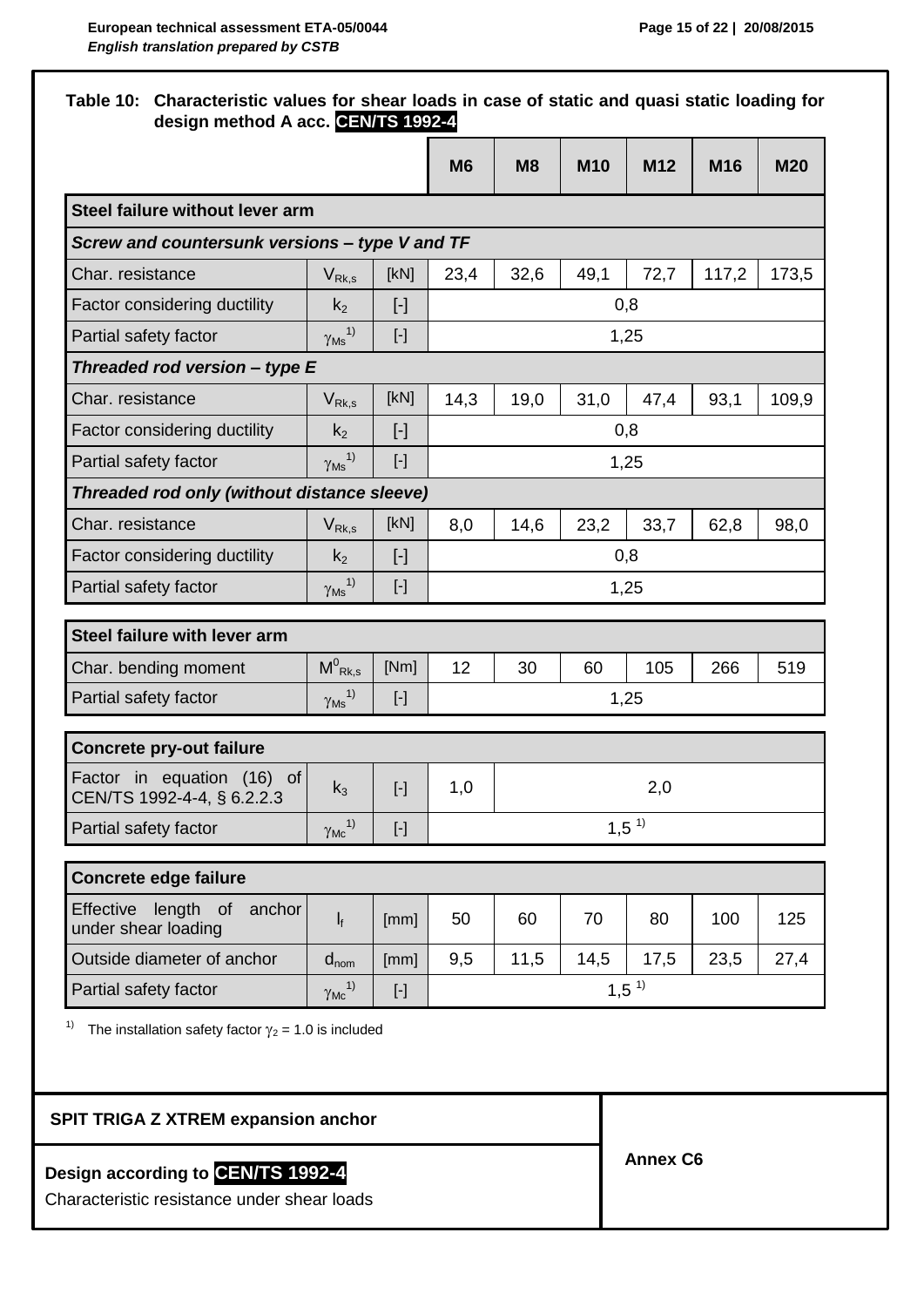#### **Table 11: Characteristic tension resistance in cracked and non-cracked concrete under fire exposure for design method A acc. CEN/TS 1992-4**

|                                  |                     |      | M <sub>6</sub> | M <sub>8</sub> | <b>M10</b> | M12  | M16  | <b>M20</b> |
|----------------------------------|---------------------|------|----------------|----------------|------------|------|------|------------|
| <b>Steel failure</b>             |                     |      |                |                |            |      |      |            |
| <b>Characteristic resistance</b> | $R30$ $N_{Rk,s,fi}$ | [KN] | 0,9            | 2,8            | 4,5        | 17,6 | 32,8 | 51,1       |
|                                  | $R60$ $N_{Rk,s,fi}$ | [kN] | 0,6            | 2,1            | 3,3        | 11,4 | 21,3 | 33,2       |
|                                  | $R90 N_{Rk,s,fi}$   | [KN] | 0,4            | 1,3            | 2,1        | 5,3  | 9,8  | 15,3       |
|                                  | $R120 N_{Rk,s,fi}$  | [kN] | 0,3            | 0,9            | 1,5        | 2,2  | 4,1  | 6,4        |

| Characteristic resistance<br>in concrete $\geq$ C20/25 | $R30 N_{Rk,p,fi}$               | [kN] | 1,2 | 3,0 | 4,0 | - | - |  |
|--------------------------------------------------------|---------------------------------|------|-----|-----|-----|---|---|--|
|                                                        | $R60$ N <sub>Rk,p,fi</sub>      | [kN] | 1,2 | 3,0 | 4,0 | - | - |  |
|                                                        | R90 $N_{\text{Rk},p,\text{fi}}$ | [kN] | 1,2 | 3,0 | 4,0 | - | - |  |
|                                                        | $R120 N_{Rk,p,fi}$              | [kN] | 1,0 | 2,4 | 3,2 | - | - |  |

| Concrete cone and splitting failure <sup>2)</sup> (cracked and non-cracked concrete) |                               |                    |                          |     |     |      |      |      |  |  |  |
|--------------------------------------------------------------------------------------|-------------------------------|--------------------|--------------------------|-----|-----|------|------|------|--|--|--|
| Characteristic resistance<br>in concrete $\geq$ C20/25                               | R30 $N^0$ <sub>Rk,c,fi</sub>  | [kN]               | 3,2                      | 5,0 | 7,4 | 10,3 | 18,0 | 31,4 |  |  |  |
|                                                                                      | $R60 N^0$ <sub>Rk,c,fi</sub>  | [kN]               | 3,2                      | 5,0 | 7,4 | 10,3 | 18,0 | 31,4 |  |  |  |
|                                                                                      | $R90 N^0_{Rk,c,fi}$           | [kN]               | 3,2                      | 5,0 | 7,4 | 10,3 | 18,0 | 31,4 |  |  |  |
|                                                                                      | R120 $N^0$ <sub>Rk,c,fi</sub> | [KN]               | 2,5                      | 4,0 | 5,9 | 8,2  | 14,4 | 25,2 |  |  |  |
| Characteristic spacing                                                               | $S_{\text{cr},\text{N,fi}}$   | [mm]               | $4 \times h_{\text{ef}}$ |     |     |      |      |      |  |  |  |
| Characteristic edge distance                                                         | $C_{\text{cr},\text{N,fi}}$   | $\lceil mm \rceil$ | $2 \times h_{\text{ef}}$ |     |     |      |      |      |  |  |  |

 $1)$  Design under fire exposure is performed according to the design method given in TR 020. Under fire exposure usually cracked concrete is assumed. The design equations are given in TR 020, Section 2.2.1.

2) As a rule, splitting failure can be neglected when cracked concrete and reinforcement is assumed.

In absence of other national regulation the partial safety factor for resistance under fire exposure  $\gamma_{M,fi} = 1,0$  is recommended.

TR 020 covers design for fire exposure from one side. For fire attack from more than one side the edge distance must be increased to c<sub>min</sub>≥ 300 mm and ≥ 2⋅h<sub>ef</sub>.

| <b>SPIT TRIGA Z XTREM expansion anchor</b>                                                 |                 |
|--------------------------------------------------------------------------------------------|-----------------|
| Design according to CEN/TS 1992-4<br>Characteristic tension resistance under fire exposure | <b>Annex C7</b> |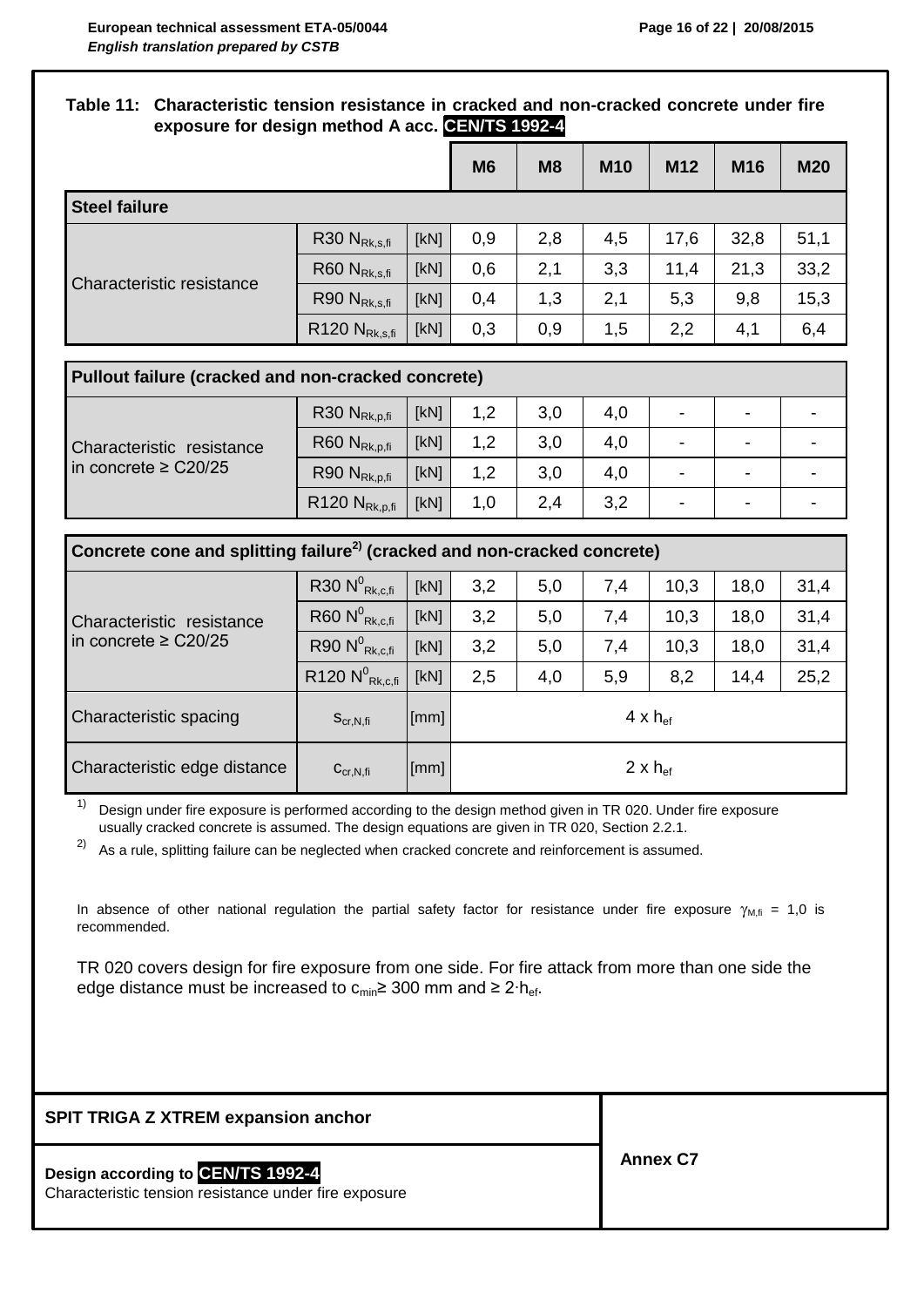## **Table 12: Characteristic shear resistance in cracked and non-cracked concrete under fire exposure for design method A acc. CEN/TS 1992-4**

|                                                          |                               |      | <b>M6</b> | M8  | <b>M10</b> | M <sub>12</sub> | M16  | <b>M20</b> |
|----------------------------------------------------------|-------------------------------|------|-----------|-----|------------|-----------------|------|------------|
| Steel failure without lever arm                          |                               |      |           |     |            |                 |      |            |
|                                                          | R30 V <sub>Rk,s,fi</sub>      | [KN] | 0,9       | 2,8 | 4,5        | 17,6            | 32,8 | 51,1       |
| Characteristic resistance                                | R60 V <sub>Rk,s,fi</sub>      | [KN] | 0,6       | 2,1 | 3,3        | 11,4            | 21,3 | 33,2       |
|                                                          | R90 V <sub>Rk,s,fi</sub>      | [kN] | 0,4       | 1,3 | 2,1        | 5,3             | 9,8  | 15,3       |
|                                                          | $R120 V_{Rk,s,fi}$            | [kN] | 0,3       | 0,9 | 1,5        | 2,2             | 4,1  | 6,4        |
| Steel failure with lever arm                             |                               |      |           |     |            |                 |      |            |
|                                                          | R30 $M^0$ <sub>Rk.s.fi</sub>  | [kN] | 0,9       | 2,9 | 5,8        | 27,3            | 69,5 | 135,5      |
| Characteristic resistance<br>in concrete $\geq$ C20/25   | $R60 M^0$ <sub>Rk,s,fi</sub>  | [KN] | 0,6       | 2,1 | 4,2        | 17,8            | 45,2 | 88,1       |
|                                                          | R90 $M^0$ <sub>Rk,s,fi</sub>  | [KN] | 0,4       | 1,3 | 2,7        | 8,2             | 20,9 | 40,7       |
|                                                          | $R120 M^0$ <sub>Rk,s,fi</sub> | [KN] | 0,3       | 0,9 | 1,9        | 3,4             | 8,7  | 17,0       |
| <b>Concrete pry-out failure</b>                          |                               |      |           |     |            |                 |      |            |
| Factor in equation (16) of<br>CEN/TS 1992-4-4, § 6.2.2.3 | $k_3$                         |      | 1,0       | 2,0 | 2,0        | 2,0             | 2,0  | 2,0        |
|                                                          | R30 V <sub>Rk,cp,fi</sub>     | [KN] | 3,2       | 5,0 | 7,4        | 10,3            | 18,0 | 31,4       |
| Characteristic resistance                                | R60 V <sub>Rk, cp,fi</sub>    | [KN] | 3,2       | 5,0 | 7,4        | 10,3            | 18,0 | 31,4       |
|                                                          | R90 V <sub>Rk, cp,fi</sub>    | [KN] | 3,2       | 5,0 | 7,4        | 10,3            | 18,0 | 31,4       |
|                                                          | R120 V <sub>Rk, cp,fi</sub>   | [kN] | 2,5       | 4,0 | 5,9        | 8,2             | 14,4 | 25,2       |
| <b>Concrete edge failure</b>                             |                               |      |           |     |            |                 |      |            |
| Eff. length of anchor under<br>shear loading             | $\mathsf{l}_{\mathsf{f}}$     | [mm] | 50        | 60  | 70         | 80              | 100  | 125        |
| Outside diameter of anchor                               | $d_{nom}$                     | [mm] | 6         | 8   | 10         | 12              | 16   | 20         |

 $1)$  Design under fire exposure is performed according to the design method given in TR 020. Under fire exposure usually cracked concrete is assumed. The design equations are given in TR 020, Section 2.2.2.

TR 020 covers design for fire exposure from one side. For fire attack from more than one side the edge distance must be increased to  $c_{min} \geq 300$  mm and ≥ 2 ⋅ h<sub>ef</sub>.

| <b>SPIT TRIGA Z XTREM expansion anchor</b>                                               |                 |
|------------------------------------------------------------------------------------------|-----------------|
| Design according to CEN/TS 1992-4<br>Characteristic shear resistance under fire exposure | <b>Annex C8</b> |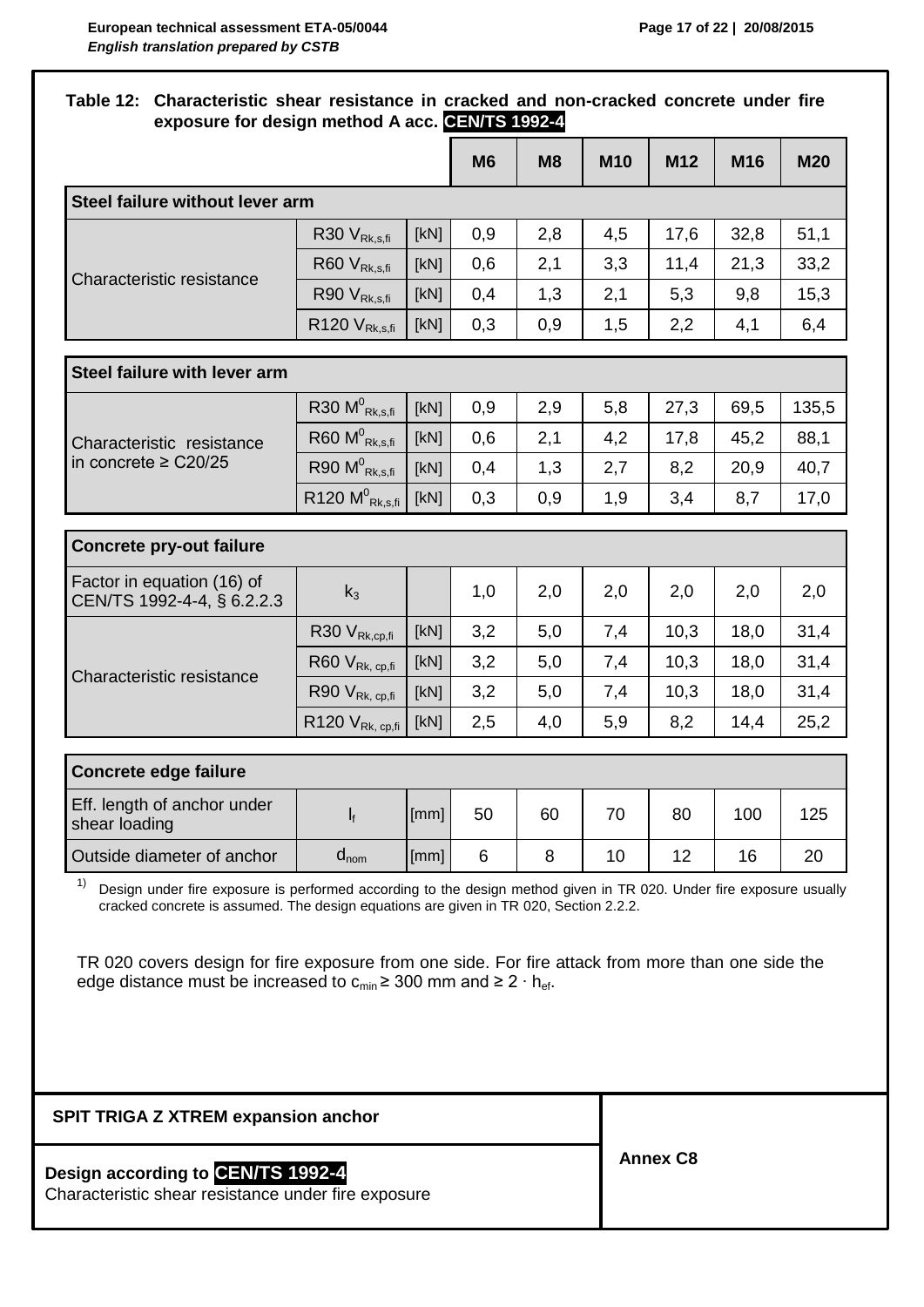The seismic performance of anchors subjected to seismic loading is categorized by performance categories C1 and C2. Seismic performance category C1 provides anchor capacities only in terms of resistances at ultimate limit state, while seismic performance category C2 provides anchor capacities in terms of both resistances at ultimate limit state and displacements at damage limitation state and ultimate limit state.

Table 13 relates the seismic performance categories C1 and C2 to the seismicity level and building importance class. The level of seismicity is defined as a function of the product  $a_{\alpha}$ *S*, where  $a_{\alpha}$  is the design ground acceleration on Type A ground and *S* the soil factor both in accordance with EN 1998-1.

The value of  $a_q$  or that of the product  $a_q$ . Sused in a Member State to define thresholds for the seismicity classes may be found in its National Annex of EN 1998-1 and may be different to the values given in Table 13. Furthermore, the assignment of the seismic performance categories C1 and C2 to the seismicity level and building importance classes is in the responsibility of each individual Member State.

|                       | Seismicity level <sup>a</sup> | Importance Class acc. to EN 1998-1:2004, 4.2.5 |                  |  |    |  |  |  |
|-----------------------|-------------------------------|------------------------------------------------|------------------|--|----|--|--|--|
| Class                 | $a_{\rm q}$ . S <sup>c</sup>  | Ш<br>IV<br>Ш                                   |                  |  |    |  |  |  |
| Very low <sup>b</sup> | $a_q$ S $\leq$ 0,05 g         | No additional requirement                      |                  |  |    |  |  |  |
| Low <sup>b</sup>      | 0,05 $g < a_0$ S ≤ 0,10 g     | C1                                             | C1 $d$ or C2 $e$ |  | C2 |  |  |  |
| $>$ low               | $a_q$ S > 0,10 g              | C1                                             | C <sub>2</sub>   |  |    |  |  |  |

#### **Table 13 : Recommended seismic performance categories for metal anchors**

a The values defining the seismicity levels are may be found in the National Annex of EN 1988-1.

b Definition according to EN 1998-1:2004, 3.2.1.

```
c ag = design ground acceleration on Type A ground (EN 1998-1:2004, 3.2.1),
```
*S* = soil factor (see e.g. EN 1998-1:2004, 3.2.2).

```
d C1 for Type 'B' connections (see TR045 §5.1) for fixings of non-structural elements to structures
```
e C2 for Type 'A' connections (see TR045 § 5.1) for fixings structural elements to structures

| <b>SPIT TRIGA Z XTREM expansion anchor</b> |                 |
|--------------------------------------------|-----------------|
| Seismic performance categories             | <b>Annex C9</b> |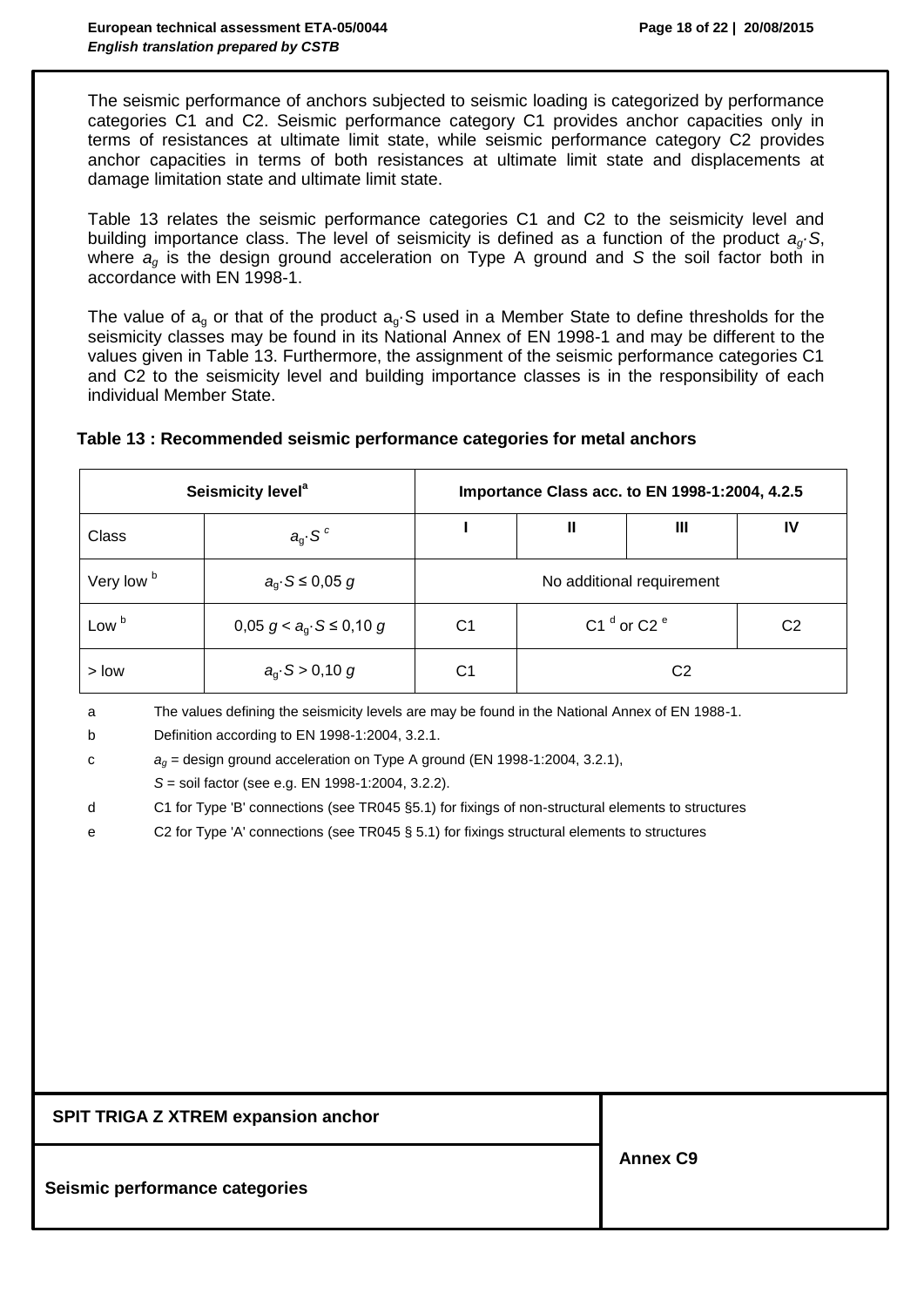#### **Table 14 : Reduction factor**  $\alpha_{\text{seis}}$

| Loading        | Failure mode            | Single<br>anchor $1$ | Anchor<br>Group |
|----------------|-------------------------|----------------------|-----------------|
|                | Steel failure           | 1,0                  | 1,0             |
|                | Pull-out failure        | 1,0                  | 0,85            |
| <b>Tension</b> | Concrete cone failure   | 0,85                 | 0,75            |
|                | Splitting failure       | 1,0                  | 0,85            |
|                | Steel failure           | 1,0                  | 0,85            |
| <b>Shear</b>   | Concrete edge failure   | 1,0                  | 0,85            |
|                | Concrete pryout failure | 0,85                 | 0,75            |

 $1)$  In case of tension loading single anchor also addresses situations where only 1 anchor in a group of anchors is subjected to tension.

The seismic design shall be carried out according to TR045 Technical Report "Design of metal anchors for use in concrete underseismic actions". The characteristic seismic resistance *Rk,seis* (*NRk,seis*, *VRk,seis*) of a fastening shall be calculated for each failure mode as follows :

$$
R_{k,seis} = \alpha_{gap} \cdot \alpha_{seis} \cdot R^0_{k,seis}
$$

Where

- *αgap* Reduction factor to take into account inertia effects due to an annular gap between anchor and fixture in case of shear loading;
	- = 1.0 in case of no hole clearance between anchor and fixture ;
	- = 0.5 in case of connections with standart hole clearance according ETAG 001 Annex C Table 4.1.
- *αseis* Reduction factor to take into account the influence of large cracks and scatter of load displacement curves, see Table 14;

 $R^{\rm 0}_{\ \ k, \rm seis}$  Basic characteristic seismic resistance for a given failure mode :

For steel and pull-out failure under tension load and steel failure under shear load  $R^0_{\;\;k,\mathrm{seis}}$ 

- (i.e. *NRk,s,seis*, *NRk,p,seis*, *VRk,s,seis*) shall be taken from :
	- Annex C11 for performance category C1
	- Annex C12 for performance category C2

For all other failure modes  $R^0_{\ k,seis}$  shall be determined as for the design situation for static and quasi-static loading according to ETAG 001, Annex C (i.e. *NRk,c*, *NRk,sp*, *VRk,c*, *VRk,cp*).

**SPIT TRIGA Z XTREM expansion anchor**

**Reduction factors and characteristic seismic resistances**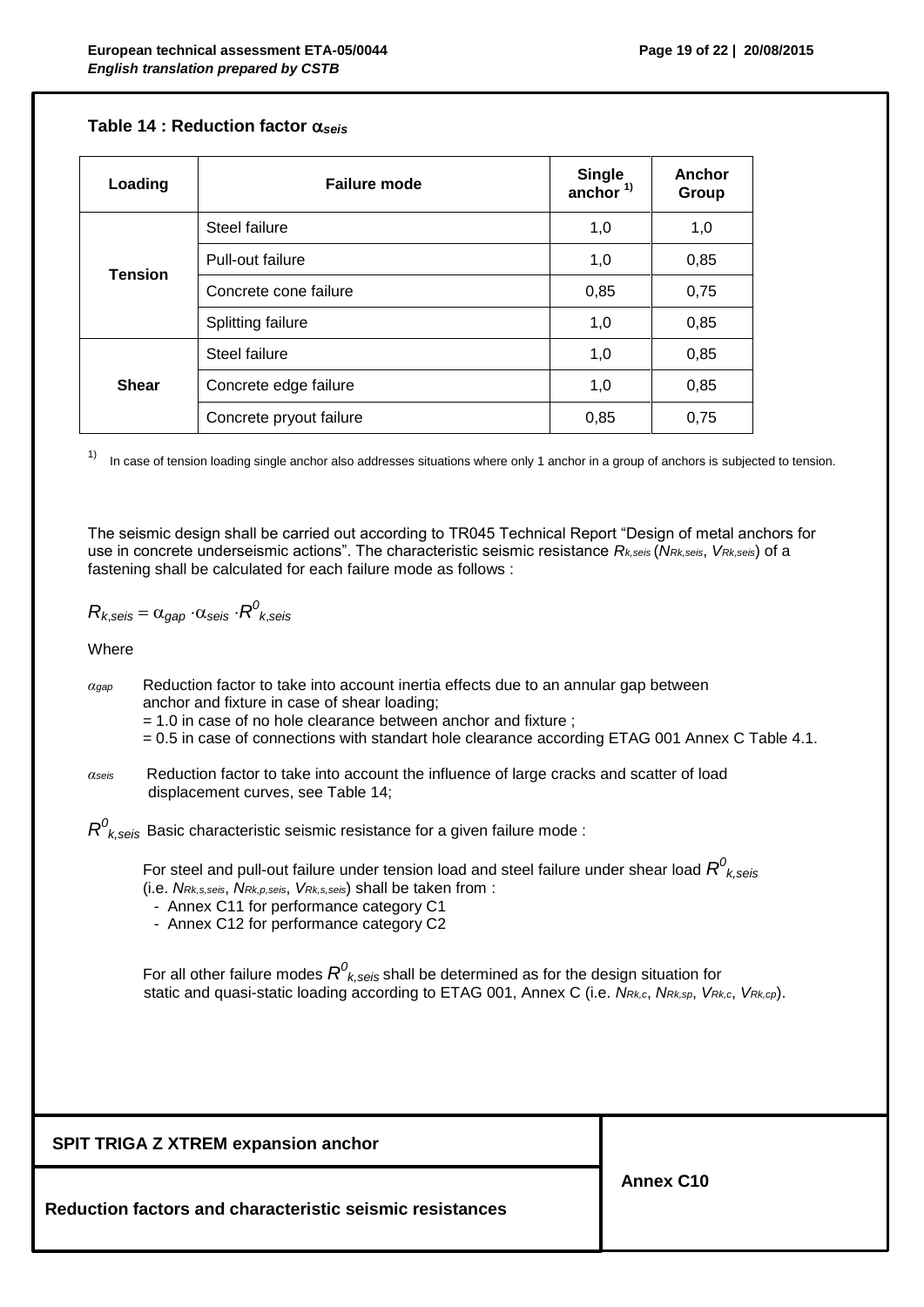# **Table 15: Characteristic values for resistance in case of seismic performance category C1 acc. TR045 "Design of Metal anchor under Seismic Actions"**

| <b>Anchor sizes</b>                                                                                 |                                            |           | M <sub>6</sub> | M <sub>8</sub>           | <b>M10</b> | M <sub>12</sub> | M <sub>16</sub> | <b>M20</b> |  |
|-----------------------------------------------------------------------------------------------------|--------------------------------------------|-----------|----------------|--------------------------|------------|-----------------|-----------------|------------|--|
| <b>Tension load</b>                                                                                 |                                            |           |                |                          |            |                 |                 |            |  |
| <b>Steel failure</b>                                                                                |                                            |           |                |                          |            |                 |                 |            |  |
| Characteristic resistance                                                                           | $N_{\mathsf{Rk},\mathsf{s},\mathsf{seis}}$ | [kN]      |                | $\blacksquare$           | 46         | 67              | 126             |            |  |
| Partial safety factor <sup>1)</sup>                                                                 | $\gamma$ Ms,seis                           | $[\cdot]$ |                | -                        |            | 1,5             |                 |            |  |
| <b>Pull-out failure</b> $N_{\text{Rk},p,\text{seis}} = \Psi_c \times N_{\text{Rk},p,\text{seis}}^0$ |                                            |           |                |                          |            |                 |                 |            |  |
| Characteristic resistance                                                                           | $N^0$ Rk,p,seis                            | [kN]      |                | $\blacksquare$           | 9,2        | 25,8            | 36              |            |  |
| Partial safety factor <sup>1)</sup>                                                                 | $\gamma_{\mathrm{Mp, \; seis}}$            | $[\cdot]$ |                | $\overline{\phantom{0}}$ |            |                 |                 |            |  |
| <b>Shear loads</b>                                                                                  |                                            |           |                |                          |            |                 |                 |            |  |
| Steel failure without lever arm                                                                     |                                            |           |                |                          |            |                 |                 |            |  |
| Characteristic resistance                                                                           | $V_{\mathsf{Rk},\mathsf{s},\mathsf{seis}}$ | [kN]      |                |                          | 17,1       | 28,4            | 60,5            |            |  |
| Partial safety factor <sup>1)</sup>                                                                 | $\gamma$ Ms, seis                          | $[\cdot]$ |                |                          |            | 1,25            |                 |            |  |

<sup>1)</sup> The recommended partial safety factors under seismic action  $(\gamma_{M,seis})$  are the same as for static loading

#### **SPIT TRIGA Z XTREM expansion anchor**

## **Design according to TR045**

Characteristic resistance under seismic actions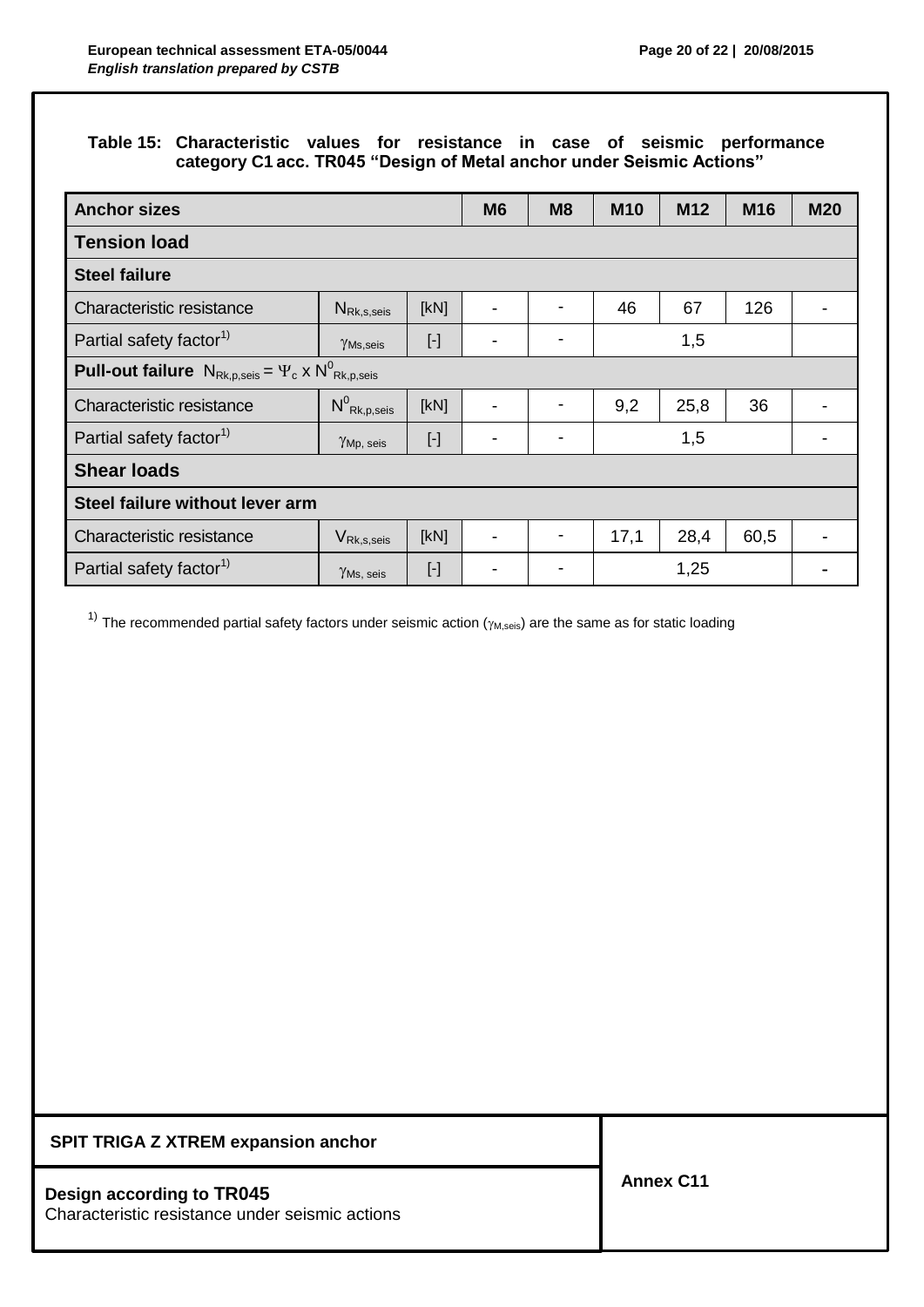# **Table 16: Characteristic values for resistance in case of seismic performance category C2 acc. TR045 "Design of Metal anchor under Seismic Actions"**

| <b>Anchor sizes</b>                             |                                                                             |                                                                                                                                                                                                                                                                                                                                                                                                                                                                                                                                                                                         | M <sub>6</sub> | M <sub>8</sub> | <b>M10</b> | M12   | M16   | <b>M20</b> |
|-------------------------------------------------|-----------------------------------------------------------------------------|-----------------------------------------------------------------------------------------------------------------------------------------------------------------------------------------------------------------------------------------------------------------------------------------------------------------------------------------------------------------------------------------------------------------------------------------------------------------------------------------------------------------------------------------------------------------------------------------|----------------|----------------|------------|-------|-------|------------|
| <b>Tension load</b>                             |                                                                             |                                                                                                                                                                                                                                                                                                                                                                                                                                                                                                                                                                                         |                |                |            |       |       |            |
| <b>Steel failure</b>                            |                                                                             |                                                                                                                                                                                                                                                                                                                                                                                                                                                                                                                                                                                         |                |                |            |       |       |            |
| Characteristic resistance <sup>2)</sup>         | $N_{\rm Rk, s, seis}$                                                       | [kN]                                                                                                                                                                                                                                                                                                                                                                                                                                                                                                                                                                                    |                |                | 46         | 67    | 126   |            |
| Partial safety factor 3)                        | $\gamma_{\rm Ms, seis}$                                                     | $[\cdot] % \centering \includegraphics[width=0.9\columnwidth]{figures/fig_10.pdf} \caption{The graph $\mathcal{N}_1$ is a function of the number of~\textit{N}_1$-error of the number of~\textit{N}_2$-error of the number of~\textit{N}_1$-error of the number of~\textit{N}_2$-error of the number of~\textit{N}_1$-error of the number of~\textit{N}_2$-error of the number of~\textit{N}_1$-error of the number of~\textit{N}_2$-error of the number of~\textit{N}_1$-error of the number of~\textit{N}_2$-error of the number of~\textit{N}_1$-error of the number of~\textit{N}_$ |                |                |            | 1,5   |       |            |
| <b>Pull-out failure</b>                         | $N_{\text{Rk},p,\text{seis}} = \Psi_c \times N_{\text{Rk},p,\text{seis}}^0$ |                                                                                                                                                                                                                                                                                                                                                                                                                                                                                                                                                                                         |                |                |            |       |       |            |
| Characteristic resistance <sup>2)</sup>         | $N^0$ Rk,p,seis                                                             | [kN]                                                                                                                                                                                                                                                                                                                                                                                                                                                                                                                                                                                    |                |                | 5,3        | 9,4   | 16,5  |            |
| Partial safety factor 3)                        | YMp, seis                                                                   | $[\cdot] % \centering \includegraphics[width=0.9\columnwidth]{figures/fig_10.pdf} \caption{The graph $\mathcal{N}_1$ is a function of the number of~\textit{N}_1$-error of the number of~\textit{N}_2$-error of the number of~\textit{N}_1$-error of the number of~\textit{N}_2$-error of the number of~\textit{N}_1$-error of the number of~\textit{N}_2$-error of the number of~\textit{N}_1$-error of the number of~\textit{N}_2$-error of the number of~\textit{N}_1$-error of the number of~\textit{N}_2$-error of the number of~\textit{N}_1$-error of the number of~\textit{N}_$ |                |                | 1,5        |       |       |            |
| Displacement at DLS <sup>1) 2)</sup>            | $\delta$ N, seis (DSL)                                                      | [mm]                                                                                                                                                                                                                                                                                                                                                                                                                                                                                                                                                                                    |                |                | 3,76       | 2,64  | 6,56  |            |
| Displacement at ULS <sup>1) 2)</sup>            | $\delta_{\text{N,seis (ULS)}}$                                              | [mm]                                                                                                                                                                                                                                                                                                                                                                                                                                                                                                                                                                                    |                |                | 15,87      | 12,09 | 17,75 |            |
| <b>Shear loads</b>                              |                                                                             |                                                                                                                                                                                                                                                                                                                                                                                                                                                                                                                                                                                         |                |                |            |       |       |            |
| Steel failure without lever arm                 |                                                                             |                                                                                                                                                                                                                                                                                                                                                                                                                                                                                                                                                                                         |                |                |            |       |       |            |
| Characteristic resistance <sup>2)</sup>         | $V_{\mathsf{Rk},\mathsf{s},\mathsf{seis}}$                                  | [kN]                                                                                                                                                                                                                                                                                                                                                                                                                                                                                                                                                                                    |                |                | 14,5       | 28,4  | 58,1  |            |
| Partial safety factor 3)                        | $\gamma$ Ms, seis                                                           | $[\cdot]$                                                                                                                                                                                                                                                                                                                                                                                                                                                                                                                                                                               |                |                |            | 1,5   |       |            |
| Displacement at DLS <sup>1)</sup> <sup>2)</sup> | $O_{V,Seis}$ (DSL)                                                          | [mm]                                                                                                                                                                                                                                                                                                                                                                                                                                                                                                                                                                                    |                |                | 2,41       | 5,83  | 6,62  |            |
| Displacement at ULS <sup>1)</sup> <sup>2)</sup> | $\delta_{V,seis}$ (ULS)                                                     | [mm]                                                                                                                                                                                                                                                                                                                                                                                                                                                                                                                                                                                    |                |                | 7,48       | 8,92  | 11,14 |            |

 $1)$  The listed displacements represent mean values.

 $2)$  A smaller displacement may be required in the design provisions stated in section "Design of Anchorage", e.g. in the case of displacement sensitive fastenings or "rigid" supports. The characteristic resistance associated with such smaller displacement may be determined by linear interpolation or proportional reduction.

 $3)$  The recommended partial safety factors under seismic action  $(\gamma_{M,seis})$  are the same as for static loading.

DLS: Damage Limitation State

ULS: Ultimate Limit State

#### **SPIT TRIGA Z XTREM expansion anchor**

#### **Design according to TR045**

Characteristic resistance under seismic actions